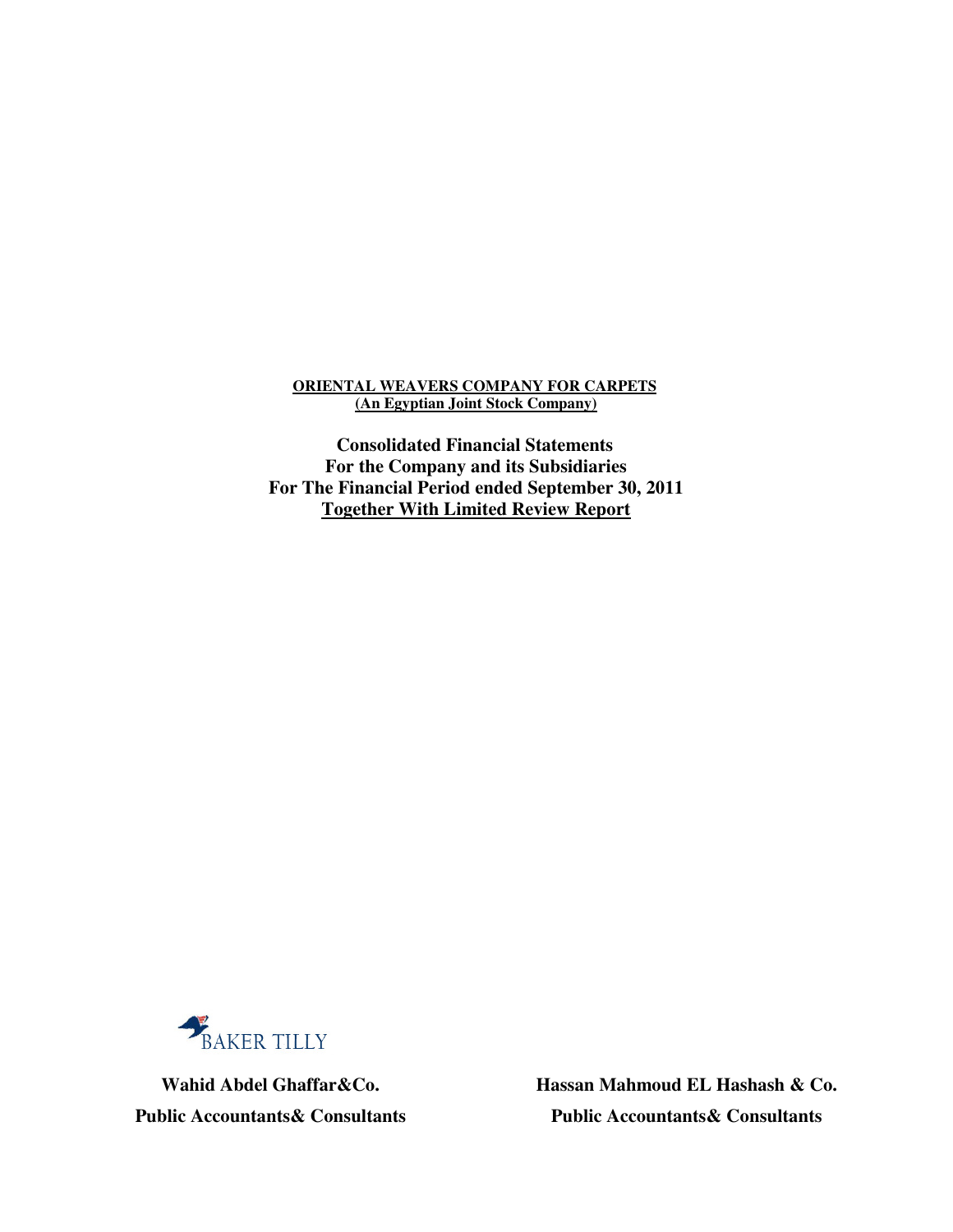**Hassan Mahmoud EL Hashash & Co. Wahid Abdel Ghaffar & Co. Public Accountants& Consultants Public Accountants& Consultants 110 A 26 of July St. Zamalek - Cairo**

# **BAKER TILLY**

**17 Mahmoud Hassan off El - Orouba St. Cairo**

 *Translation from Arabic*

#### Limited Review Report

#### **To The Members of Boards of Directors Of ORIENTAL WEAVERS COMPANY FOR CARPETS**

#### **Introductory**

We have reviewed the accompanying cosolidated financial position of Oriental Weavers Company for Carpets "S.A.E" at September 30, 2011, and the cosolidated income statement, cosolidated statement of changes in equity and cosolidated cash flow statement for the Nine months then ended, and a summary of significant accounting policies and other explanatory notes. These cosolidated financial statements are the responsibility of the Company's management. Our responsibility is to issue a report on these cosolidated financial statements based on our review. We did not review the financial statements of Oriental Weavers Company-United States of America and China (owned subsidiaries).These statements reflect total assets and revenues constituting 10,21 % and 12,38 % respectively of the related consolidated totals.Those statements were reviewed by other auditors.

#### **Scope of limited review**

We conducted our review in accordance with the Egyptian Standard on Review Engagements (2410). This Standard requires that we plan and perform the review to obtain moderate assurance as to whether the cosolidated financial statements are free of material misstatement. A review is limited primarily to inquiries of company personnel and analytical procedures applied to financial data and thus provides less assurance than an audit. We have not performed an audit and, accordingly, we do not express an audit opinion.

#### **Conclusion**

Based on our review, nothing has come to our attention that causes us to believe that the accompanying cosolidated interim financial statements do not give a true and fair view for the cosolidated financial position of the Company as of September 30, 2011, and of its financial performance and its cash flows for the Nine months then ended in accordance with Egyptian Accounting Standards.

#### **Explanatory paragraph**

Without qualifying our opinion, we draw attention to Note No ( 31 ) to the financial statements. The company was unable to obtain the appropriate data, which could enable it to disclose the effect of the current events on the value of the assets, liabilities and the results of operations in the foreseeable future, since these amounts and results may differ significantly when reliable indicators and signs become available, which enable the use of those indicators and signs in identifying the extent and the impact of the current events on the carrying amount of the assets and liabilities included in the financial statements.

**Cairo: November 3, 2011** 

#### **Wahid Abdel Ghaffar Hassan Mahmoud EL Hashash**

**B.T. Wahid Abdel Ghaffar&Co. Hassan Mahmoud EL Hashash & Co. Public Accountants& Consultants Public Accountants & Consultants**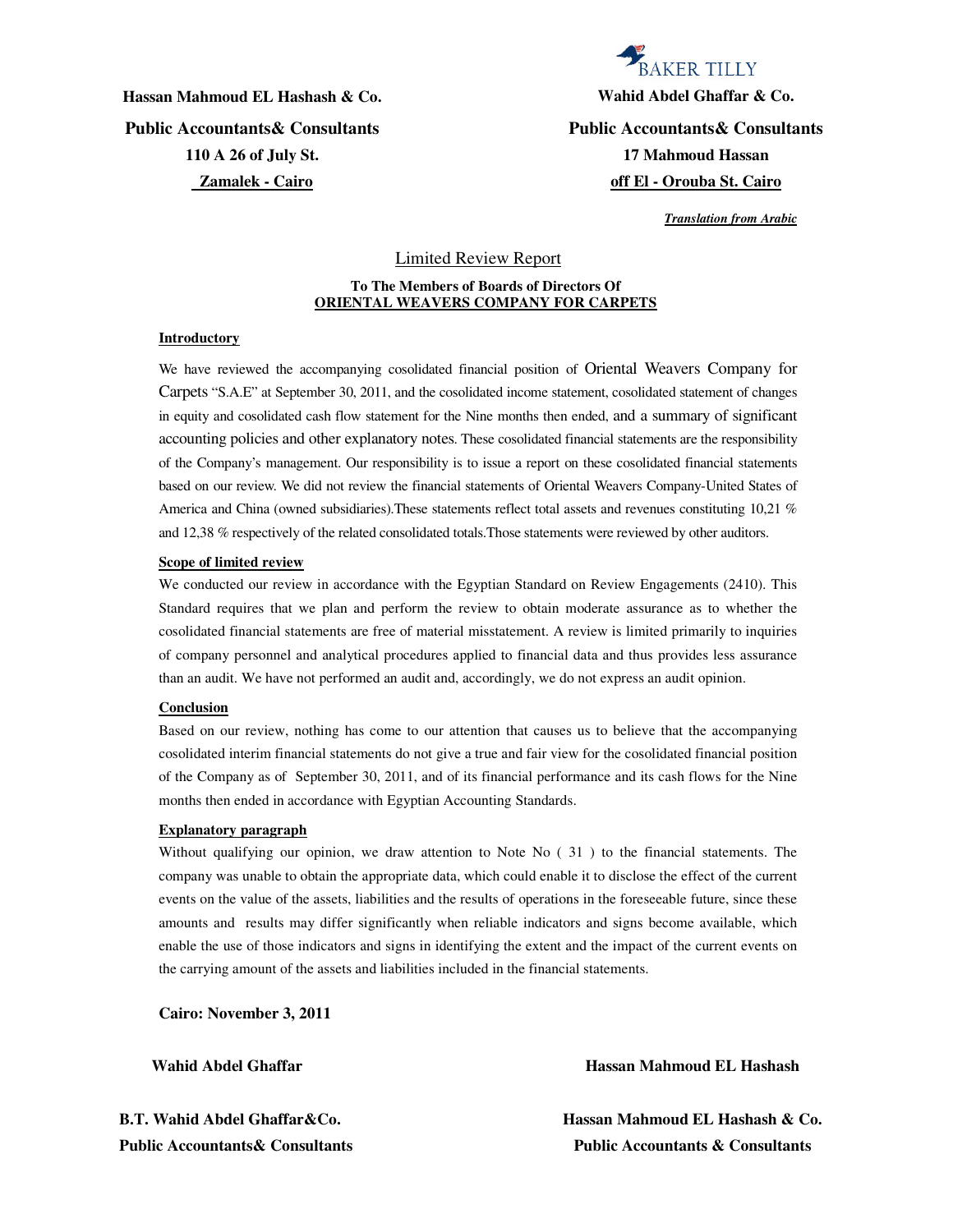#### **Oriental Weavers Company for Carpets (An Egyptian Joint Stock Company) As of September 30,2011 Consolidated Financial Position for the company and it's subsidiaries**

|                                                                     | <b>Note</b> | 30/9/2011     | 31/12/2010    |
|---------------------------------------------------------------------|-------------|---------------|---------------|
|                                                                     | No.         | LE            | LE            |
| <b>Long Term Assets</b>                                             |             |               |               |
| Fixed assets(net)                                                   | (5)         | 1 586 647 231 | 1618219287    |
| Projects in progress                                                | (6)         | 611 862 693   | 533 317 462   |
| Investments in subsidiaries companies                               | (7)         | 39 997 000    | 39 997 000    |
| Available for sale investments                                      | (8)         | 82 805 501    | 82 805 501    |
| Paid under purchase available for sale investments                  | (8)         | 19 901 250    | 19 901 250    |
| Goodwill                                                            | (9)         | 696 835 970   | 696 835 970   |
| Deferred tax assets                                                 | (24)        | 2 632 120     | 3722830       |
| <b>Total Long-term assets</b>                                       |             | 3 040 681 765 | 2 994 799 300 |
| <b>Current Assets</b>                                               |             |               |               |
| Inventory                                                           | (10)        | 1833 405 214  | 1 588 525 910 |
| Trades & notes receivable                                           |             | 797 330 843   | 805 653 189   |
| Debitors and other debit accounts                                   | (11)        | 186 841 324   | 137 691 150   |
| Cash & Cash equivalent                                              | (12)        | 274 542 388   | 531 048 585   |
| <b>Total current assets</b>                                         |             | 3 092 119 769 | 3 062 918 834 |
| <b>Current Liabilities</b>                                          |             |               |               |
| Provisions                                                          | (13)        | 76 079 244    | 77 462 650    |
| <b>Banks-Credit accounts</b>                                        | (14)        | 1 477 744 122 | 1 274 412 220 |
| Long term liabilities-Current portions                              | (23)        | 247 816 087   | 264 184 502   |
| Suppliers & notes payable                                           |             | 734 200 182   | 702 227 775   |
| Dividends payable                                                   |             | 6 538 780     | 2 027 716     |
| Creditors & other credit accounts                                   | (15)        | 138 359 870   | 157 600 152   |
| <b>Total Current liabilities</b>                                    |             | 2680738285    | 2 477 915 015 |
| <b>Working Capital</b>                                              |             | 411 381 484   | 585 003 819   |
| <b>Total Investment to be Financed as follows:</b>                  |             | 3 452 063 249 | 3 579 803 119 |
| <b>Shareholders' equity</b>                                         |             |               |               |
| Issued and paid up capital                                          | (16)        | 450 000 000   | 450 000 000   |
| Reserves                                                            | (17)        | 1 365 899 643 | 1 348 588 335 |
| Unrealized gain from available for sale investments                 |             | 451 625       | 451 625       |
| Retained earnings                                                   |             | 628 331 843   | 522 324 777   |
| Net profit for the period/year                                      |             | 175 001 812   | 322 140 942   |
| Exchange differences arising on translation of financial statements |             | 187 872 920   | 144 348 965   |
| Treasury stocks                                                     | (26)        | (14596505)    | (14596505)    |
| Total equity attributable to equity holders of the parent           |             | 2792961338    | 2 773 258 139 |
| Minority interest                                                   | (18)        | 220 086 902   | 219 982 451   |
| Shareholder's equity                                                |             | 3 013 048 240 | 2 993 240 590 |
| <b>Long-term liabilities</b>                                        |             |               |               |
| Long term loans                                                     | (19)        | 437 813 062   | 582 341 572   |
| Deferred sales taxes installments                                   | (20)        | 239 195       | 478 393       |
| Housing and Development Bank loan                                   | (21)        | 574 114       | 726 533       |
| Creditors-Purchase of fixed assets                                  | (22)        | 388 638       | 3 016 031     |
| <b>Total long term liabilities</b>                                  |             | 439 015 009   | 586 562 529   |
| Total shareholder's equity & long term liabilities                  |             | 3 452 063 249 | 3 579 803 119 |

٦ Limited Review attached. The accompanying notes from No.(1) to No.(31) form an integral part of these consolidated financial statements.

Chairman & CEO

CFO & Board Member

Salah Abdel Aziz Abdel Moteleb

Mohamed Kattary Abdallah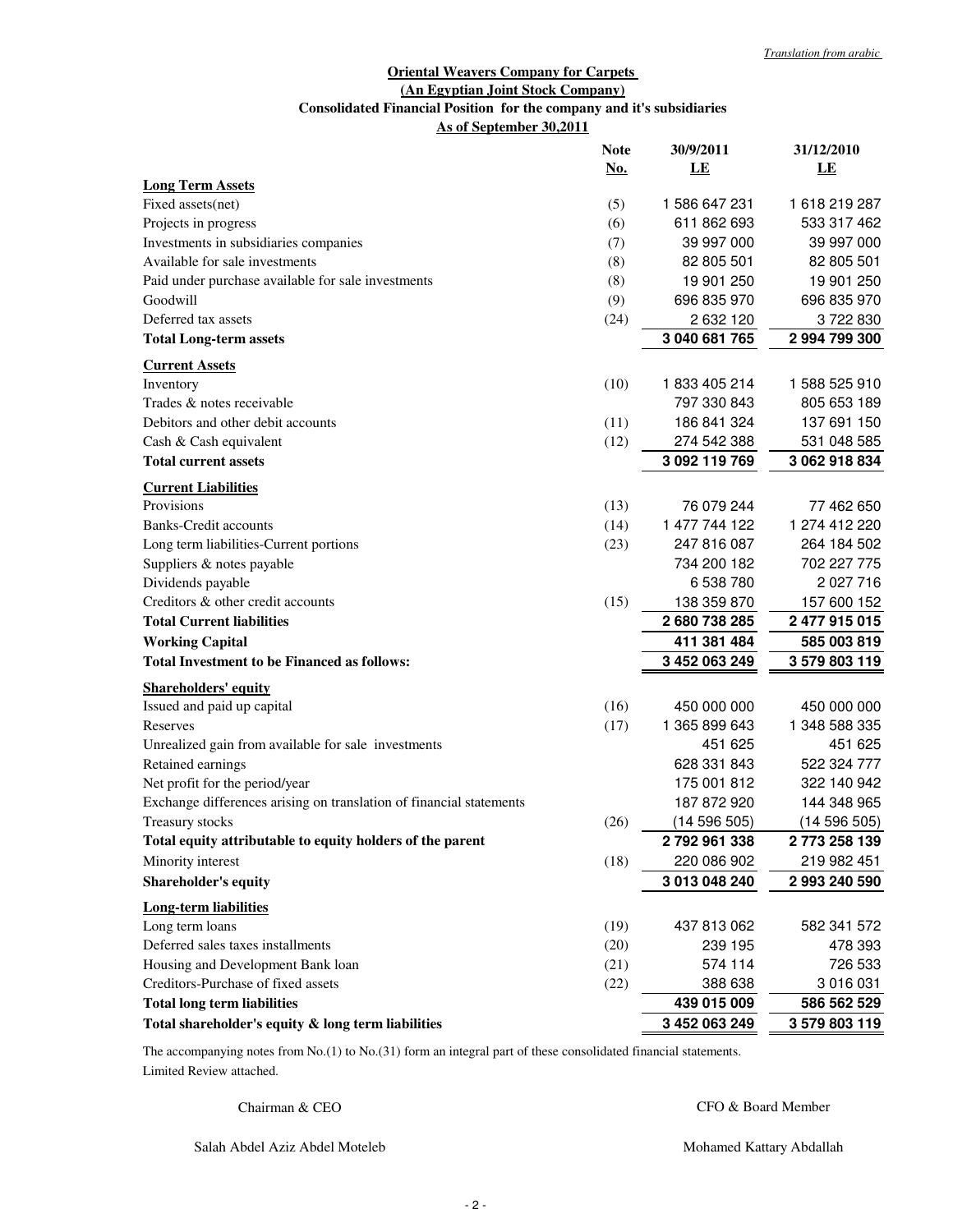*Translation from arabic*

#### **Oriental Weavers Company for Carpets**

#### **(An Egyptian Joint Stock Company)**

#### **Consolidated Income statement for the company and it's subsidiaries**

**For the financial period ended September 30,2011**

|                                             |            | From 1/7/2011 | From 1/1/2011 | From 1/7/2010 | From 1/1/2010 |
|---------------------------------------------|------------|---------------|---------------|---------------|---------------|
|                                             | Note       | To 30/9/2011  | To 30/9/2011  | To 30/9/2010  | To 30/9/2010  |
|                                             | <u>No.</u> | LE            | LE            | LE            | LE            |
| Net sales                                   |            | 1180 171 608  | 3278 117 746  | 1047 997 999  | 2936 166 441  |
| Less:                                       |            |               |               |               |               |
| Cost of sales                               |            | 1113 726 337  | 3018 973 209  | 931 356 324   | 2597 323 755  |
| <b>Gross profit</b>                         |            | 66 445 271    | 259 144 537   | 116 641 675   | 338 842 686   |
| Less:                                       |            |               |               |               |               |
| Distribution expenses                       |            | 9 610 349     | 26 462 204    | 8 395 900     | 24 045 348    |
| General & Administrative expenses           |            | 22 838 844    | 62 780 716    | 15 425 377    | 51 522 615    |
| Formated provisions & Impairment            |            | --            | --            | (135,000)     | 1 236 693     |
|                                             |            | 32 449 193    | 89 242 920    | 23 686 277    | 76 804 656    |
| Net income from operation activities        |            | 33 996 078    | 169 901 617   | 92 955 398    | 262 038 030   |
| Add / (Less):                               |            |               |               |               |               |
| Investment income                           |            |               |               | Ξ.            | 3 502 500     |
| Loss On-Sale-Investments                    |            |               |               | (135000)      | (135000)      |
| Interest Income                             |            | 2 081 808     | 10 543 101    | 2881317       | 8 350 212     |
| Other revenues                              |            | 31 177 326    | 107 012 223   | 13 788 436    | 67 791 912    |
| Capital Gain                                |            | 94 276        | 94 276        | 2 671 298     | 3 993 361     |
| Financing expenses                          |            | (20943451)    | (57 931 894)  | (21 108 422)  | (64832238)    |
| Foreign exchange differences                |            | 2 412 729     | (20 259 917)  | (2 219 775)   | (11308441)    |
|                                             |            | 14 822 688    | 39 457 789    | (4 122 146)   | 7 362 306     |
| Net profit for the period before income tax |            | 48 818 766    | 209 359 406   | 88 833 252    | 269 400 336   |
| (Less):                                     |            |               |               |               |               |
| Current income tax                          |            | (6611454)     | (25072159)    | (9125563)     | (27 554 403)  |
| Deferred tax                                |            | (1259868)     | 1 211 262     | (335924)      | (64646)       |
| Income tax for the period                   |            | (7 871 322)   | (23 860 897)  | (9461487)     | (27619049)    |
| Net profit for the period after income tax  |            | 40 947 444    | 185 498 509   | 79 371 765    | 241 781 287   |
| <b>Attributable to:</b>                     |            |               |               |               |               |
| Equity holders' of the parent               |            | 39 340 802    | 175 001 812   | 73 833 289    | 226 329 676   |
| Minority interest                           | (18)       | 1 606 642     | 10 496 697    | 5 538 476     | 15 451 611    |
|                                             |            | 40 947 444    | 185 498 509   | 79 371 765    | 241 781 287   |
| Basic Earning per Share for the period      | (25)       | 0.44          | 1.97          | 0.83          | 2.56          |

The accompanying notes from No.(1) to No.(31) form an integral part of these consolidated financial statements.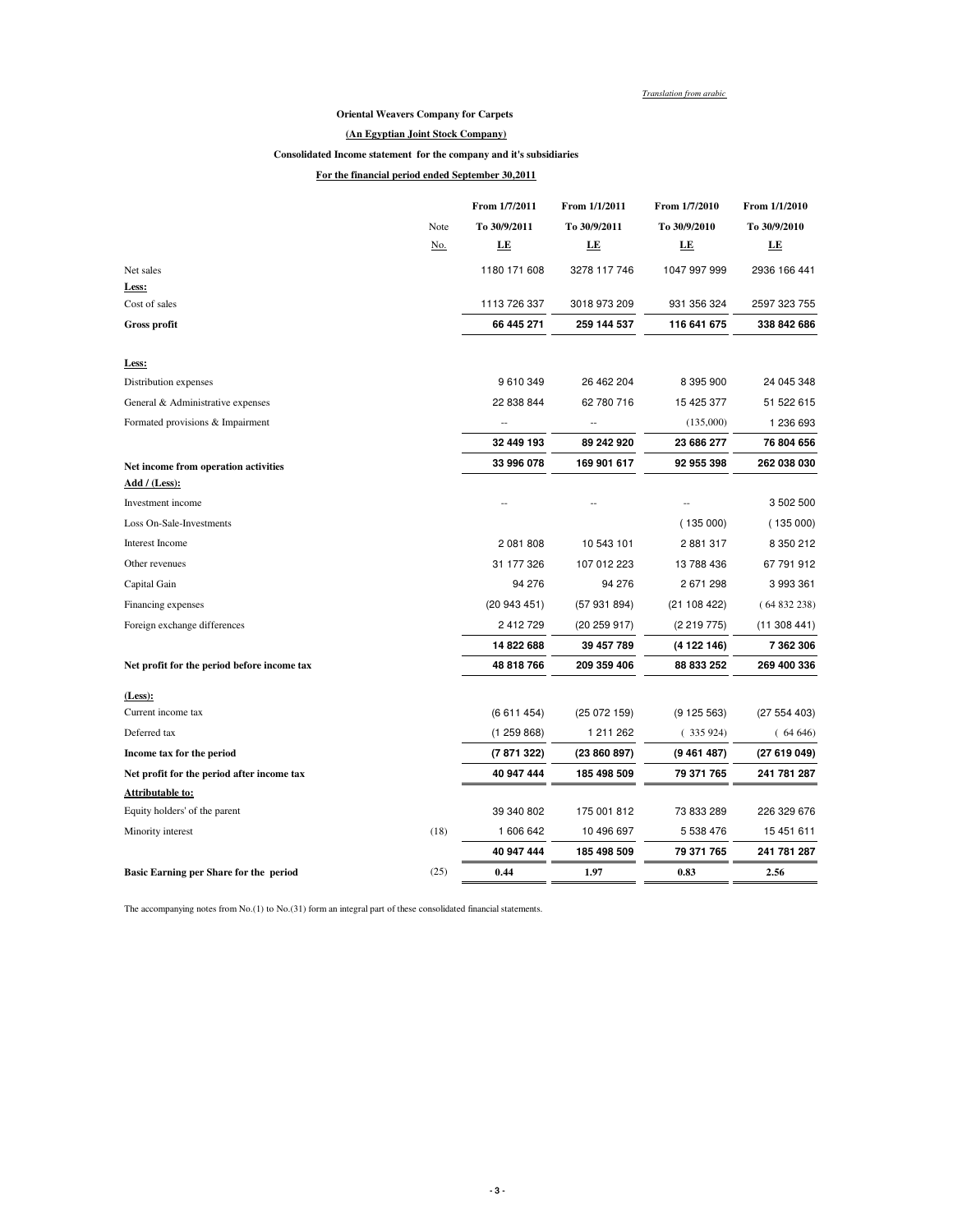#### **for the financial period ended September 30, 2011Consolidated statement of changes in Shareholder's Equity for the Company and It's Subsidiaries (An Egyptian Joint Stock Company)Oriental Weavers Company for Carpets**

|                                                       |                          |                          |                                                |                          |                          | Unrealized<br>gain from  |                          |                          |                          |                          |                    |
|-------------------------------------------------------|--------------------------|--------------------------|------------------------------------------------|--------------------------|--------------------------|--------------------------|--------------------------|--------------------------|--------------------------|--------------------------|--------------------|
|                                                       | <b>Issued and</b>        | Legal                    | General                                        | <b>Special</b>           | Capital                  | <b>Available for</b>     | Retained                 | <b>Net</b>               | <b>Differences</b>       | <b>Treasury</b>          |                    |
|                                                       | Paid up capital<br>LE    | reserve<br>LE            | reserve<br>LE                                  | reserve<br>LE            | reserve<br>LE            | sale Investments<br>LE   | earnings<br>LE           | profit<br>LE             | of translation<br>LE     | stocks<br>LE             | <b>Total</b><br>LE |
| <b>Balance at 1/1/2010</b>                            | 373 033 555              | 997 679 684              | 353 803 557                                    | 59 973 828               | 408 872                  | 451 625                  | 456 319 589              | 312 330 120              | 64 551 105               | (22251326)               | 2 596 300 609      |
| Transferred to reserves                               | $\sim$                   | 10 056 880               | $\sim$                                         |                          | $\overline{a}$           | $\overline{\phantom{a}}$ | $\hspace{0.05cm} -$      | (10056880)               | $\overline{\phantom{a}}$ | $\overline{\phantom{a}}$ | --                 |
| transferred from reserves to increase paid up capital | 76,966,445               | ۰.                       | (76966445)                                     | $\cdots$                 | $\qquad \qquad -$        | $\overline{\phantom{a}}$ | $\overline{\phantom{a}}$ | $\overline{a}$           | $\overline{\phantom{a}}$ | $-\, -$                  | $\cdots$           |
| Dividends for the year 2009                           | $\overline{\phantom{a}}$ | $\qquad \qquad -$        | $\sim$                                         | $\overline{a}$           | $\overline{a}$           | $\overline{\phantom{a}}$ | $\overline{\phantom{a}}$ | (235088188)              | $\overline{\phantom{a}}$ | $-\, -$                  | (235088188)        |
| Transferred to retained earning                       | $\sim$                   | $\overline{\phantom{m}}$ | $\hspace{0.1mm}-\hspace{0.1mm}-\hspace{0.1mm}$ | $\overline{a}$           | $\overline{\phantom{a}}$ | $\overline{\phantom{a}}$ | 67 185 052               | (67185052)               | $\overline{\phantom{a}}$ | $-\, -$                  | --                 |
| Adjustments related to consolidated statements        |                          | $-$                      | $\sim$                                         |                          | $\overline{\phantom{a}}$ | $\sim$                   | (844274)                 | $\overline{\phantom{a}}$ | $\overline{\phantom{a}}$ | $\overline{\phantom{a}}$ | (844274)           |
| treasury stocks                                       | $\sim$                   | $\sim$                   | 1,291,085                                      | $\overline{\phantom{a}}$ | $\hspace{0.05cm} -$      | $\sim$                   | $\hspace{0.05cm} -$      | $\overline{\phantom{a}}$ | $\overline{\phantom{a}}$ | (1291085)                | $\sim$             |
| treasury stocks sale                                  |                          | $\sim$                   | 2,339,984                                      | $\overline{a}$           | $\overline{a}$           |                          | --                       | $\overline{\phantom{a}}$ | $\overline{\phantom{a}}$ | 1,458,165                | 3798149            |
| Change in translation differences                     |                          | $-$                      | $\sim$                                         |                          | ٠.                       | $\sim$                   | $\overline{a}$           | $\sim$                   | 54 294 475               | $\overline{\phantom{a}}$ | 54 294 475         |
| Net profit for the period                             | $\overline{\phantom{a}}$ | $\overline{\phantom{a}}$ | $\overline{\phantom{a}}$                       | $\sim$                   | $\hspace{0.05cm} -$      | $\sim$                   | $\overline{\phantom{a}}$ | 226 329 676              | $\overline{\phantom{a}}$ | $\overline{\phantom{a}}$ | 226 329 676        |
| <b>Balance at 30/9/2010</b>                           | 450 000 000              | 1 007 736 564            | 280 468 181                                    | 59 973 828               | 408 872                  | 451 625                  | 522 660 367              | 226 329 676              | 118 845 580              | (22084246)               | 2 644 790 447      |
|                                                       |                          |                          |                                                |                          |                          |                          |                          |                          |                          |                          |                    |
| <b>Balance at 1/1/2011</b>                            | 450 000 000              | 1 007 737 454            | 280 468 181                                    | 59 973 828               | 408 872                  | 451 625                  | 522 324 777              | 322 140 942              | 144 348 965              | (14596505)               | 2773 258 139       |
| Transferred to legal reserve                          | $\overline{\phantom{a}}$ | 10 232 712               | $\sim$                                         | $\overline{\phantom{a}}$ | 7078596                  | $\sim$                   | $\overline{\phantom{a}}$ | (17311308)               | $\overline{\phantom{a}}$ | $\overline{\phantom{a}}$ | $\cdots$           |
| Dividends for the year 2010                           | $\overline{\phantom{a}}$ | $\sim$                   | $\sim$                                         | $\overline{\phantom{a}}$ | $\overline{\phantom{a}}$ | $\overline{\phantom{a}}$ | $\overline{\phantom{a}}$ | (197266274)              | $\overline{\phantom{a}}$ | $\overline{\phantom{a}}$ | (197266274)        |
| Transferred to retained earning                       | $\overline{\phantom{a}}$ | $- -$                    | $\sim$                                         | $\overline{\phantom{a}}$ | $\overline{\phantom{a}}$ | $\overline{\phantom{a}}$ | 107 563 360              | (107563360)              | $\overline{\phantom{a}}$ | $\overline{\phantom{a}}$ | $\hspace{0.05cm}$  |
| Adjustments related to consolidated statements        | $\overline{\phantom{a}}$ | $-$                      | $\overline{a}$                                 | $\overline{a}$           | $\overline{\phantom{a}}$ | $\overline{\phantom{a}}$ | (1556294)                | $\overline{\phantom{a}}$ | $\overline{\phantom{a}}$ | $\overline{\phantom{a}}$ | (1556294)          |
| Change in translation differences                     | --                       | $\overline{\phantom{a}}$ | $\overline{\phantom{a}}$                       | $\overline{\phantom{a}}$ | $\hspace{0.05cm} -$      | $\overline{\phantom{a}}$ | $\overline{\phantom{a}}$ | $\overline{\phantom{a}}$ | 43 523 955               | $\overline{\phantom{a}}$ | 43 523 955         |
| Net profit for the period                             |                          | $-$                      |                                                |                          | $\qquad \qquad -$        | $\overline{\phantom{a}}$ | $\sim$                   | 175 001 812              | $\overline{\phantom{a}}$ | $\overline{\phantom{a}}$ | 175 001 812        |
| <b>Balance at 30/9/2011</b>                           | 450 000 000              | 1 017 970 166            | 280 468 181                                    | 59 973 828               | 7487468                  | 451 625                  | 628 331 843              | 175 001 812              | 187 872 920              | (14596505)               | 2792961338         |

The accompanying notes from No.(1) to No.(31) form an integral part of these consolidated financial statements.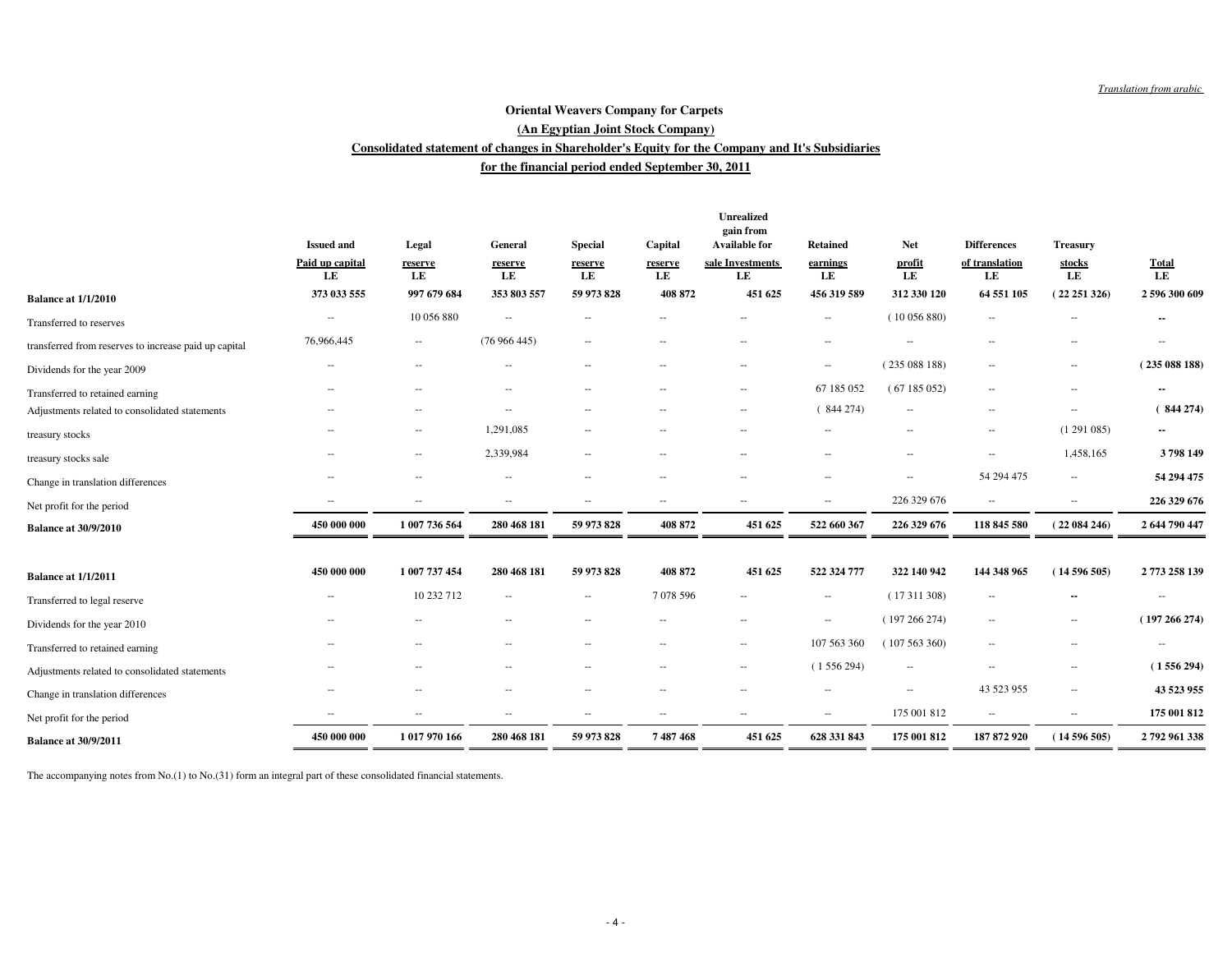#### **Oriental Weavers Company for Carpets**

#### **(An Egyptian Joint Stock Company)**

#### **Consolidated Cash flow statement for the company and it's subsidiaries**

#### **for the financial period ended September 30,2011**

|                                                                                  | <b>Note</b> | 30/9/2011         | 30/9/2010         |
|----------------------------------------------------------------------------------|-------------|-------------------|-------------------|
|                                                                                  | <u>No.</u>  | LE                | LE                |
| <b>Cash flows from operating activities</b>                                      |             |                   |                   |
| Net profit for the period before income tax                                      |             | 209 359 406       | 269 400 336       |
| Adjustments to reconcile net profit to net cash provided by operating activities |             |                   |                   |
| Fixed assets depreciation                                                        |             | 158 659 547       | 155 452 938       |
| Formed provisions & Impairment                                                   |             |                   | 1 236 693         |
| Financing expenses                                                               |             | 57 931 894        | 64 832 238        |
| Losses from disposal of investments                                              |             |                   | 135 000           |
| Capital Gain                                                                     |             | (94276)           | (3993361)         |
| Operating profits before changes in working capital                              |             | 425 856 571       | 487 063 844       |
| <b>Change in working capital</b>                                                 |             |                   |                   |
| (Increase) in inventory                                                          |             | (244 879 304)     | $(103\ 338\ 020)$ |
| (Increase) in trades & notes receivable and debit accounts                       |             | (43682091)        | (194469528)       |
| Decrease in suppliers & notes payable and other credit accounts                  |             | 23 340 643        | 146 673 461       |
| Cash flows provided by operating activities                                      |             | 160 635 819       | 335 929 757       |
| Financing expenses paid                                                          |             | (58701461)        | (64832238)        |
| paid Current income tax                                                          |             | (29 503 710)      | (28078662)        |
| Net cash flows provided by operating activities                                  |             | 72 430 648        | 243 018 857       |
| <b>Cash flows from investing activities</b>                                      |             |                   |                   |
| (Payments) for purchase of fixed assets and projects in progress                 |             | (160790585)       | (178874548)       |
| proceeds from selling of fixed assets                                            |             | 40 000            | 4 535 784         |
| (Payments) for purchase of investment in subsidiaries companies                  |             |                   | (37803298)        |
| proceeds from selling available for sale invetments                              |             |                   | 315 000           |
| Net cash flows (used in) investing activities                                    |             | (160 750 585)     | (211827062)       |
| <b>Cash flows from financing activities</b>                                      |             |                   |                   |
| Proceeds from banks-credit accounts                                              |             | 201 952 954       | 368 342 779       |
| Dividends paid                                                                   |             | $(205\ 002\ 943)$ | (262539140)       |
| (Payment) proceeds form long term liabilities                                    |             | (163915934)       | 186 495 449       |
| Net cash flows (used in) provided by financing activities                        |             | (166965923)       | 292 299 088       |
| Net change in cash and cash equivalents during the period                        |             | (255 285 860)     | 323 490 883       |
| Cash and cash equivalents at beginning of the period                             |             | 530 953 120       | 336 819 118       |
| Exchange differences arising from translation of financial statements            |             | (2599282)         | 4 713 042         |
| Cash and cash equivalents at end of the period                                   | (12)        | 273 067 978       | 665 023 043       |

The accompanying notes from No.(1) to No.(31) form an integral part of these consolidated financial statements.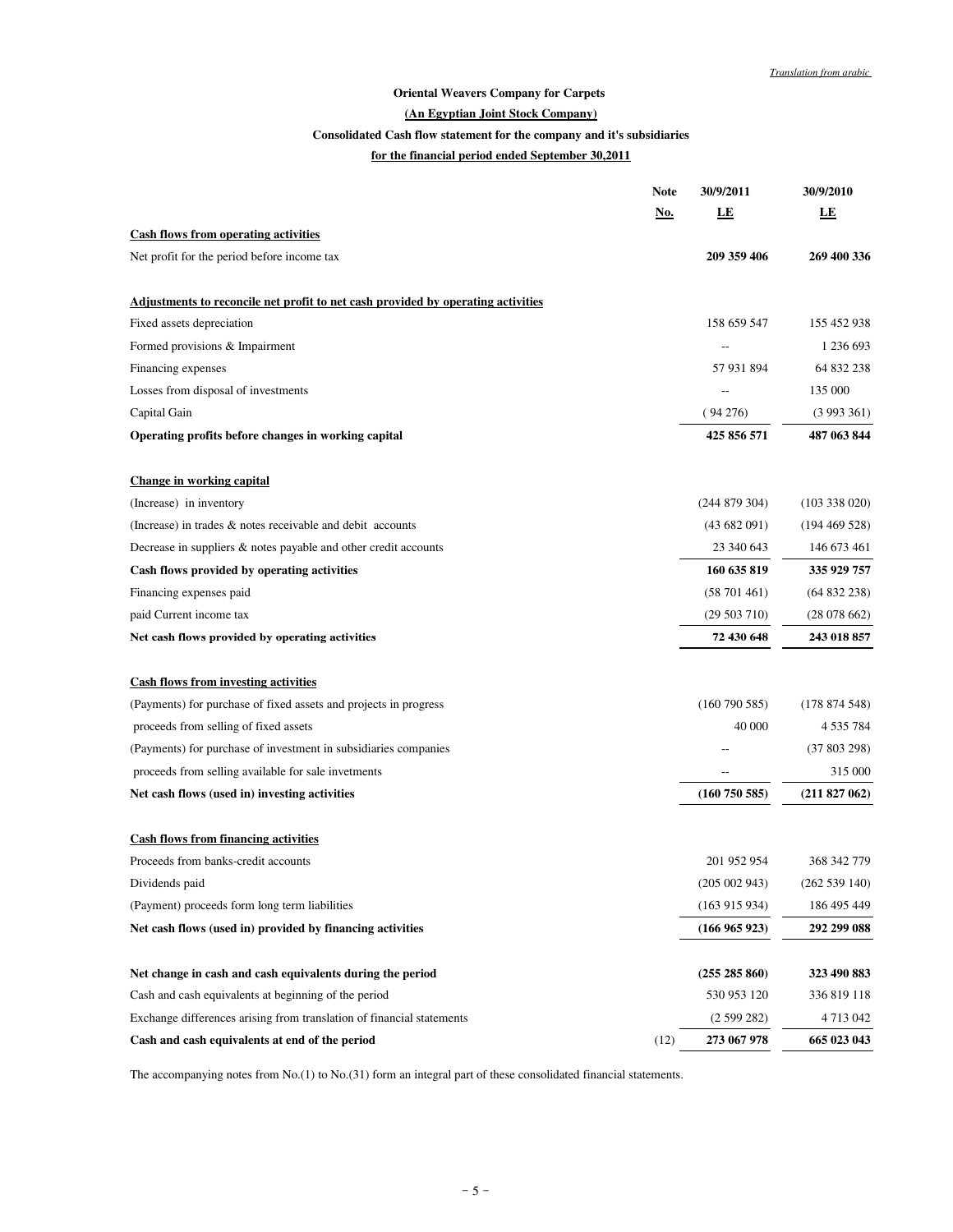#### **Oriental Weavers Company for Carpets ( An Egyptian Joint Stock Company )**

#### **Notes to the Consolidated Financial Statements for the Company and Its Subsidiaries For the Financial Period ended September 30, 2011**

#### **1- BACK GROUND INFORMATION**

- Oriental Weavers Company for Carpets was established in November 16, 1981 as a Limited Liability Company according to Law No. 43 of 1974 which was replaced by Law No.32 of 1977. On November 2, 1991 the Legal status of the company was changed to be an Egyptian Joint Stock Company (S.A.E) under Law No. 230 of 1989 and Law No. 95 of 1992.

#### **- Company's objective**

Producing, selling and exporting ready – made carpets and importing related production supplies, equipment, machinery, or materials.

#### **2- BASIS OF PREPARATION OF FINANCIAL STATEMENTS**

- The financial statements have been prepared in accordance with Egyptian Accounting Standards and in the light of Egyptian laws and regulations.
- The preparation of financial statements requires making limited accounting estimates in addition to that the management makes another accounting estimates about choosing and implementing the company's accounting policies. The note no. (4) from the notes of the financial statements indicates the items and the elements that have significant accounting estimates.

#### **3- SCOPE OF CONSOLIDATED FINANCIAL STATEMENTS**

Consolidated Financial Statements include companies in which Oriental Weavers Company for Carpets participates at a percentage greater than 50% of their capitals and has control thereon.

Subsidiaries included in the consolidated financial statements are as follows:-

|                                     | Percentage of<br><i>participations</i><br>2011 |
|-------------------------------------|------------------------------------------------|
| <b>Subsidiary name</b>              | $\%$                                           |
| Oriental Weavers Co. U.S.A.         | 100.00                                         |
| Oriental Weavers International Co.  | 99.99                                          |
| Oriental Weavers Company Fibers Co. | 99.00                                          |
| <b>MAC Carpet Mills</b>             | 53.08                                          |
| Egyptian Fibers Co. (EFCO)          | 79.60                                          |
| Oriental Weavers Co. - China        | 99.65                                          |
| New Mac                             | 52.02                                          |
| Modern EFCO                         | 57.57                                          |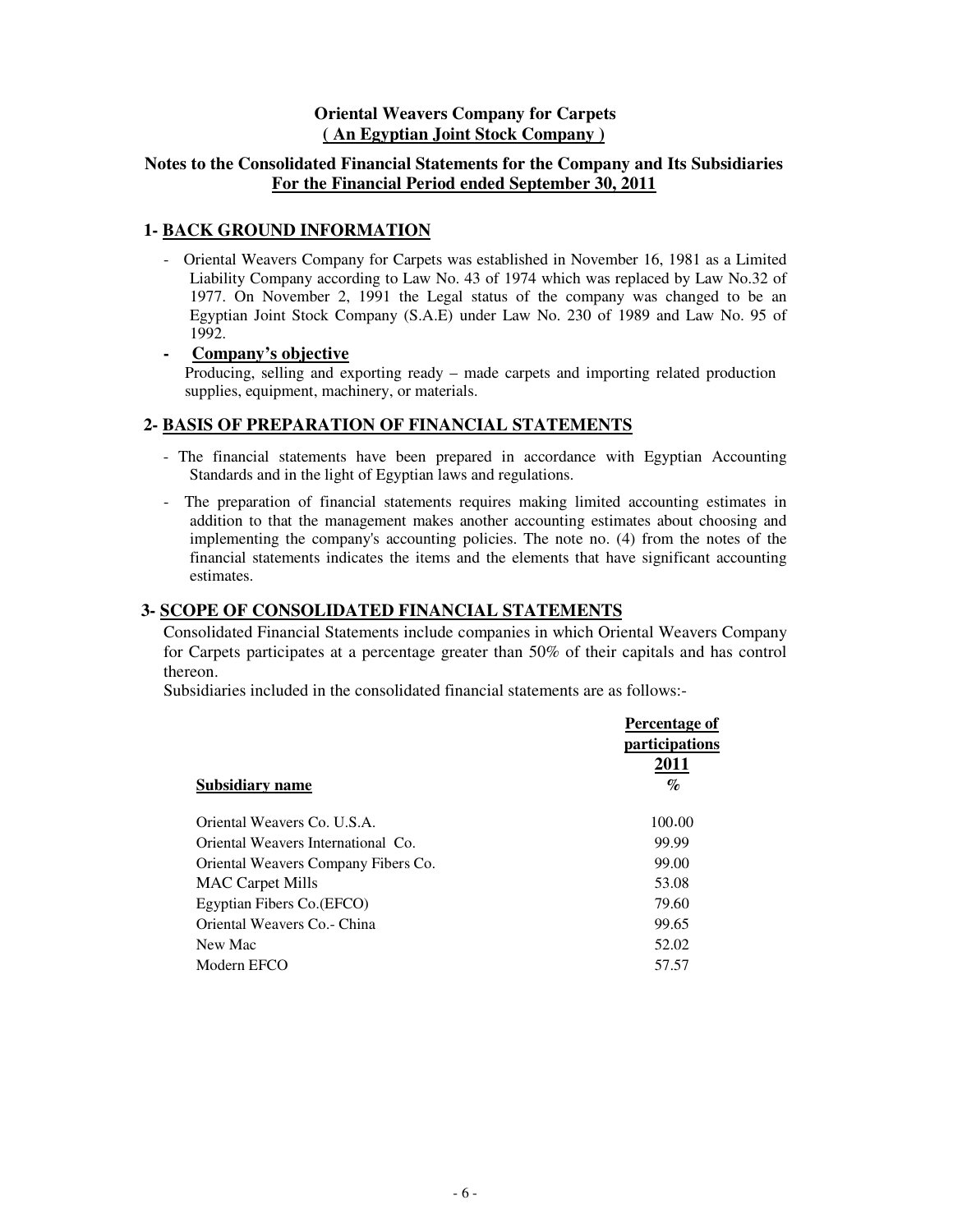#### **4 – SIGNIFICANT ACCOUNTING POLICIES**

#### **4-1 Basis of consolidation**

- Consolidated current financial position are prepared by combining similar items of assets, liabilities, equity, revenues and expenses stated in the financial statements of the holding company and its subsidiaries.
- The carrying amount of the holding company's investment in each subsidiary and the holding company's portion in the equity of each subsidiary are eliminated.
- All inter-company balances, transactions, and material unrealized gains are eliminated.
- Minority interest in the net equity and net profits of subsidiaries controlled by the holding company are included in a separate line item under the shareholders equity in the consolidated financial position "minority interest" and it represents the minority share in the net assets of the subsidiaries.

#### **4-2 Foreign currency Translation**

The company and some of its subsidiaries maintain their books of accounts in Egyptian Pound. Transactions denominated in foreign currencies are recorded at the prevailing exchange rates at the date of the transaction. At consolidated financial position date monetary assets and liabilities denominated in foreign currencies are revaluated at the exchange rates declared by the company's bank and its subsidiaries' bank at that date. The exchange differences are recorded in the consolidated income statement for the period.

#### **4-3 Translation of Financial Statements of Foreign Companies**

Some of the subsidiaries maintain their books of accounts in foreign currency other than Egyptian Pounds. Monetary assets and liabilities of these companies are translated into Egyptian Pound at the Foreign exchange rate at the date of consolidated financial position. Shareholders' equity items are translated at the foreign exchange rate prevailing at the consolidation date. Consolidated income statement items are translated at the average foreign exchange rate of the reporting year. The holding company's portion in accumulated differences arising from retranslation of foreign entities is presented as a separate item in shareholders' equity in the consolidated financial position.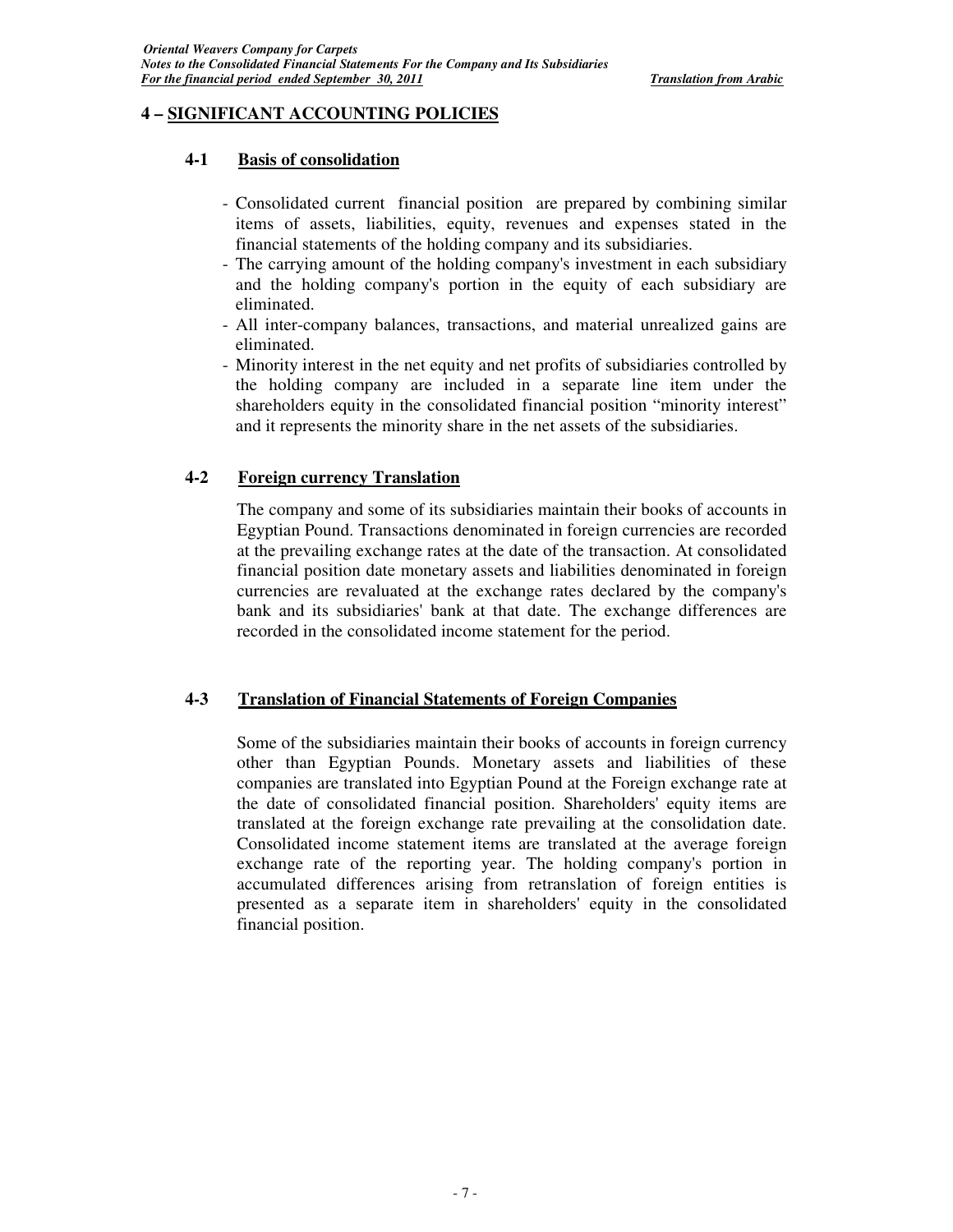#### **4-4 Fixed Assets and Depreciation**

Fixed assets are stated in the consolidated financial position at cost after deduction of the related accumulated depreciation and impairment losses and are depreciated using the straight – line method over their estimated useful lives for each asset as follows:

| <b>Description</b>           | <b>Estimated useful life</b> |
|------------------------------|------------------------------|
| Buildings & Constructions    | $25 - 50$                    |
| Machinery & Equipments       | 10                           |
| <b>Vehicles</b>              | $5 - 8$                      |
| Tools & Supplies             | 5                            |
| Show-room Fixture            | 3                            |
| Furniture & office equipment | $5-10$                       |
| Computers & programs         | $3 - 5$                      |
|                              |                              |

#### **4-5 Projects in Progress**

Costs relating to purchase and construction of fixed assets are initially recorded as project in progress. When the asset is completed and becomes ready for the intended use, then, they are transferred to fixed assets.

#### **4-6 Valuation of Available for sale Investment**

Available for sale investments are valued at fair market value on an investment by investment basis with gains and losses being recognized as part of the equity under unrealized gains (losses) from Available for sale investments.

In the event of impairment the value of the investment is reduced by the impairment value which is offset against the unrealized gains recorded in the equity with excess losses being charged to the income statement.

The fair value of the available for sale investments which are not listed in the Securities Exchange Market and for which there are no possible methods for reliably determining its value, can be determined by cost less the value of impairment (if any) and recognizing the losses in the income statement.

If in a subsequent period to the impairment the fair value of the investment increases the increase will be recognized in the income statement to the extent of the impairment losses which have been previously recognized and any excess recognizes in the equity, except in the case of equity securities for which the losses cannot be reversed unless sold or disposed of.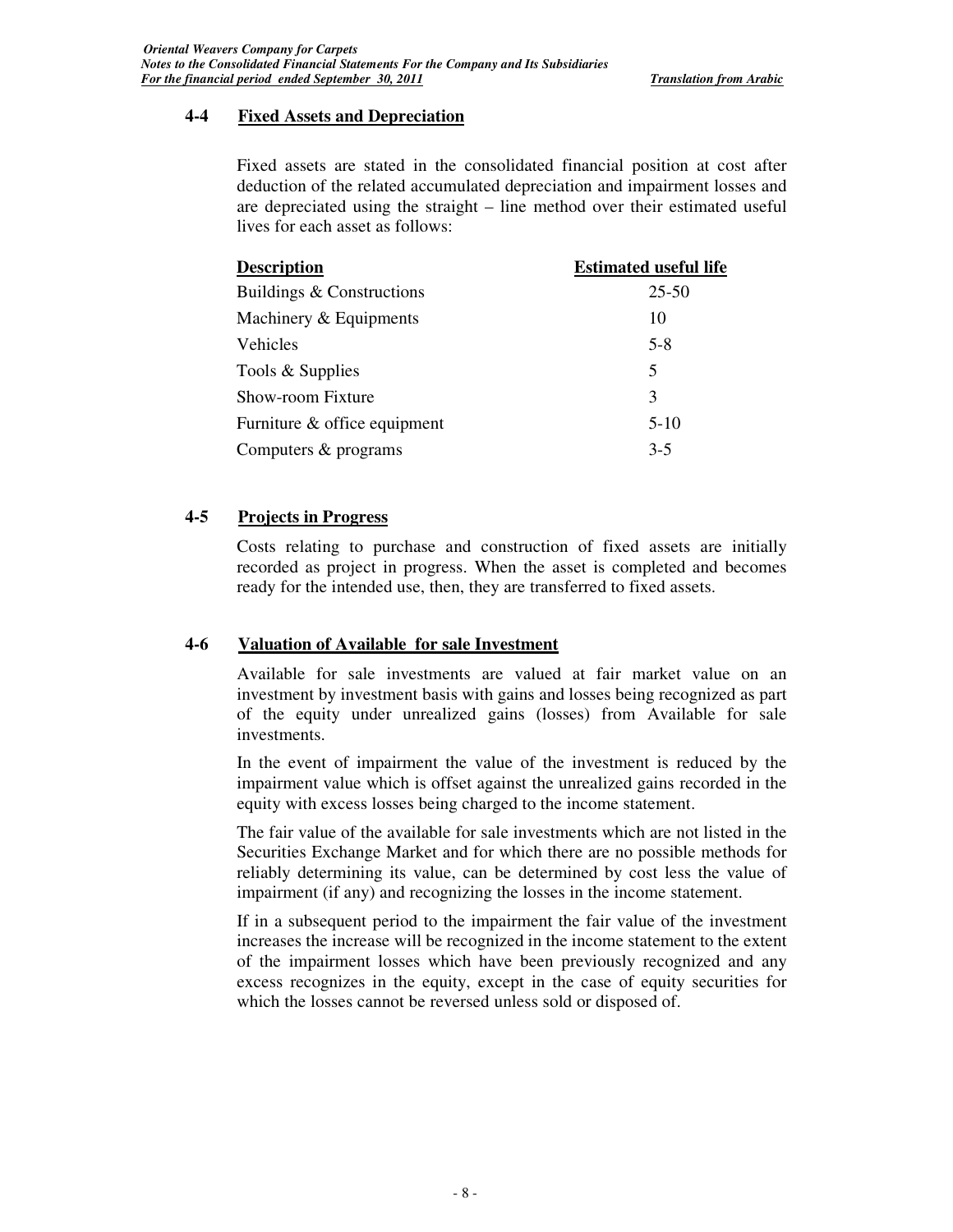## **4-7 Goodwill**

Goodwill represents in the increase in the acquisition cost of some shares of the subsidiary companies through swap of shares, and the company's interest in the fair value of the acquired net assets of these subsidiaries on the acquisition date.

Goodwill acquired shall not be amortized. Instead of that the company shall test it for impairment annually or periodically if events or changes in circumstances indicate that it might be impaired, and in case there is impairment such impairment shall recognize in the income statement for the period.

## **4-8 Inventory**

Inventory is valued at the end of the Period at which is lower of cost or net realizable value according to the following basis:

- Raw materials, Spare parts, packaging materials, are determined using the moving average method.
- Cost of work in process is determined at industrial cost which include materials used in its production and direct wages in addition to its related direct and indirect industrial expenses up to the production stage that have been reached.
- Cost of finished products at which is lower of cost or net realizable value includes all the direct and indirect industrial expenses.

### **4-9 Debtors & other debit accounts**

Debtors & other debit accounts are stated at nominal value less impairment loss of any amounts expected to be uncollected, and are classified as current assets. Amounts that are expected to be collected after more than one period are classified as long term assets.

#### **4-10 Provisions**

Provisions are recognized when the company has a legal or constructive obligation as a result of a past event, and it is probable that an out flow of economic benefits will be required to settle the obligation, and the obligation can be reasonably estimated, and if there is a significant effect of the monetary time value, the provisions are determined after deduction of future cash flow that are related to the obligation of payment by using the relevant deduction rate to take this effect into consideration. Provisions are reviewed at the financial position date and amended when necessary to reflect the best current estimate.

#### **4-11 Borrowing Cost**

Borrowing cost is charged as expense to the consolidated income statement for the period when incurred by the company or its subsidiaries. Borrowing costs that are directly attributable to the acquisition, construction or production of qualifying asset should be capitalized as part of the cost of that asset.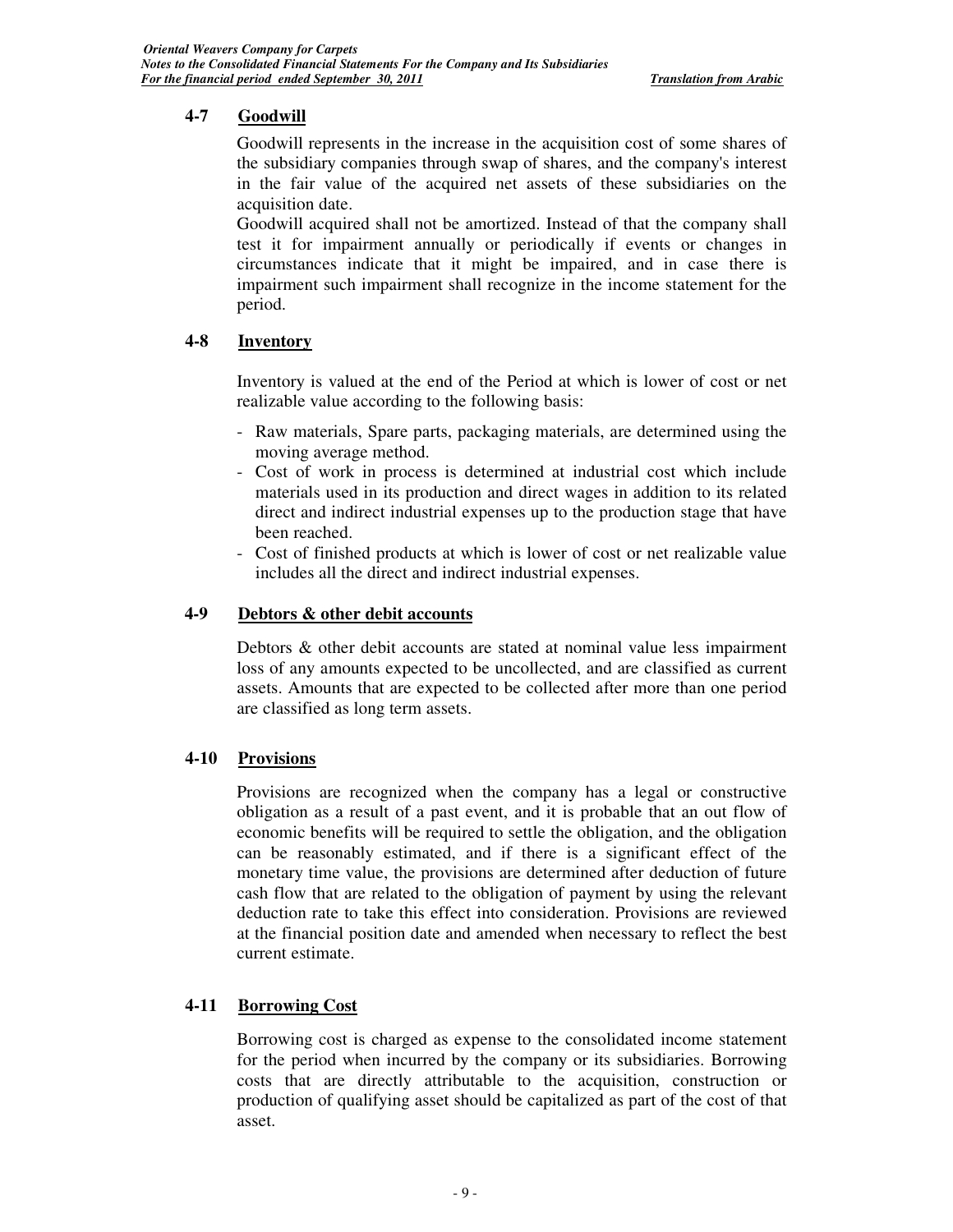#### **4-12 Income tax**

Income tax on the profit for the period comprises current and deferred tax. Income tax is recognized in the income statement except for the extent that it relates to items recognized directly in equity, in which case it is recognized in equity.

Current tax is the expected tax payable on taxable income for the period, using tax rates enacted or substantially enacted at the consolidated financial position date, and any adjustment to tax payable in respect of previous year.

Deferred tax is recognized for temporary differences between the carrying amounts of assets and liabilities for financial purposes and the amount used for taxation purposes. The amount of deferred tax provided is based on the expected manner of realization or settlement of the carrying amount of assets and liabilities, using tax rates enacted or substantively enacted at the consolidated financial position date.

A deferred tax asset is recognized only to the extent that it is probable that future taxable profits will be available against extent that it is no longer probable that the related tax benefit will realize.

#### **4-13 Revenue Recognition**

- Revenue from sales is recognized when goods- related rewards and risks are transferred to the buyer upon the delivery of the products and invoicing.
- Interest income is recognized in the income statement using the effective interest method. The effective interest method is used for discounting the expected future cash flows and allocating the related interest income over the maturity period. The effective interest is calculated taking in consideration the contractual arrangements.
- Income from available for sale investment is recognized when the cash distribution declared by the Investee Company and received.
- The gains or losses resulted from selling investment are recognized when the transaction is completed which is represented in the date of benefits and risk transfer to the buyer.

#### **4-14 Legal reserve**

According to the company's statutes the Company is required to set aside 5% of the annual net profit to form a legal reserve. The transfer to legal reserve ceases once the reserve reach 50% of the issued share capital. If the reserve falls below the defined level (50% of the issued share capital), then the Company is required to resume setting aside 5% of the annual net profit until it reaches 50% of the issued share capital.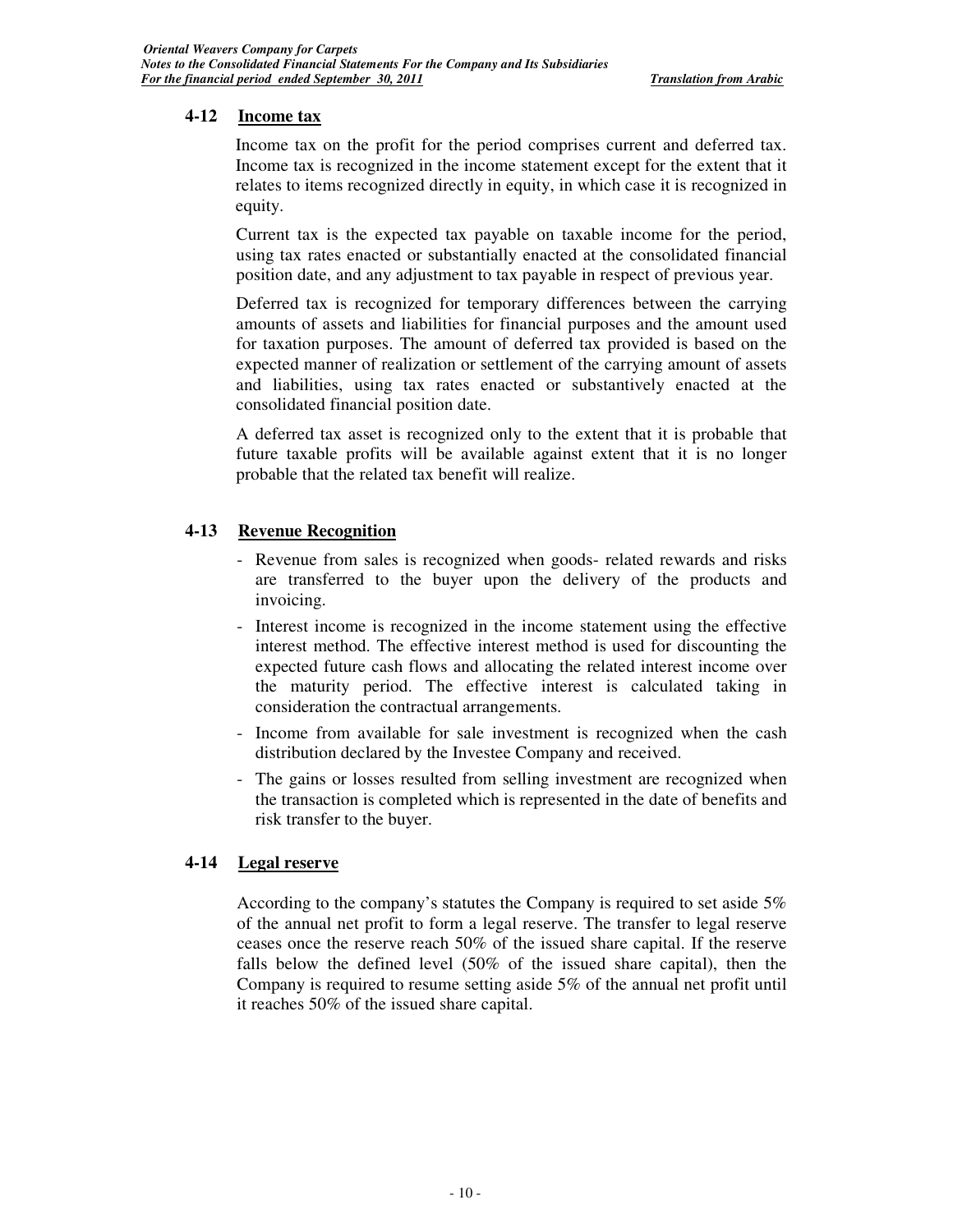## **4-15 Treasury Stocks**

Treasury stocks are stated at cost, and shall be deducted from equity. No gain or loss shall be recognized in profit or loss on the purchase, sale, issue or cancellation of an entity's own equity instruments. Consideration paid or received shall be recognized directly in equity.

## **4-16 Impairment of financial assets other than investment**

- The carrying amounts of the company's financial assets other than investments are reviewed at each financial position date to determine whether there is any indication of impairment. If such indication exists, these losses are estimated on the basis of the increase of carrying amount of the asset than the present value for the expected future cash flows or net realizable value of these assets which ever is greater. Impairment losses are charged to the income statement, and in case of the increase of the value it will be charged to the income statement to the limit of that charged to the income statement during the previous year.
- An impairment loss of goodwill is estimated annually at each financial position date regardless of presence of any indications of impairment or not.

## **4-17 Employees' pension**

The Company contributes to the government social insurance system for the benefit of its personnel in accordance with the social insurance law no 79 of 1975 and its modifications. Limited Contributions are charged to income statement using the accrual basis of accounting. .

#### **4-18 Contingent liability and commitment**

Contingent liabilities and commitments shown out of the financial position as it is not represented actual assets or liabilities at the financial position date.

#### **4-19 Related parties transactions**

Transactions with Related parties that are undertaken by the Company in the course of its ordinary transactions are recorded according to the conditions laid down by the company's management on the same bases of dealing with third party.

#### **4-20 Cash flow statement**

Consolidated Cash flow statement is prepared using the indirect method. For purpose of preparing the consolidated statement of cash flows, Cash and cash equivalents include cash and time deposits for a period not more than three months.

#### **4-21 Comparative Figures**

Comparative figures are reclassified whenever necessary to confirm with the current classification in the current period.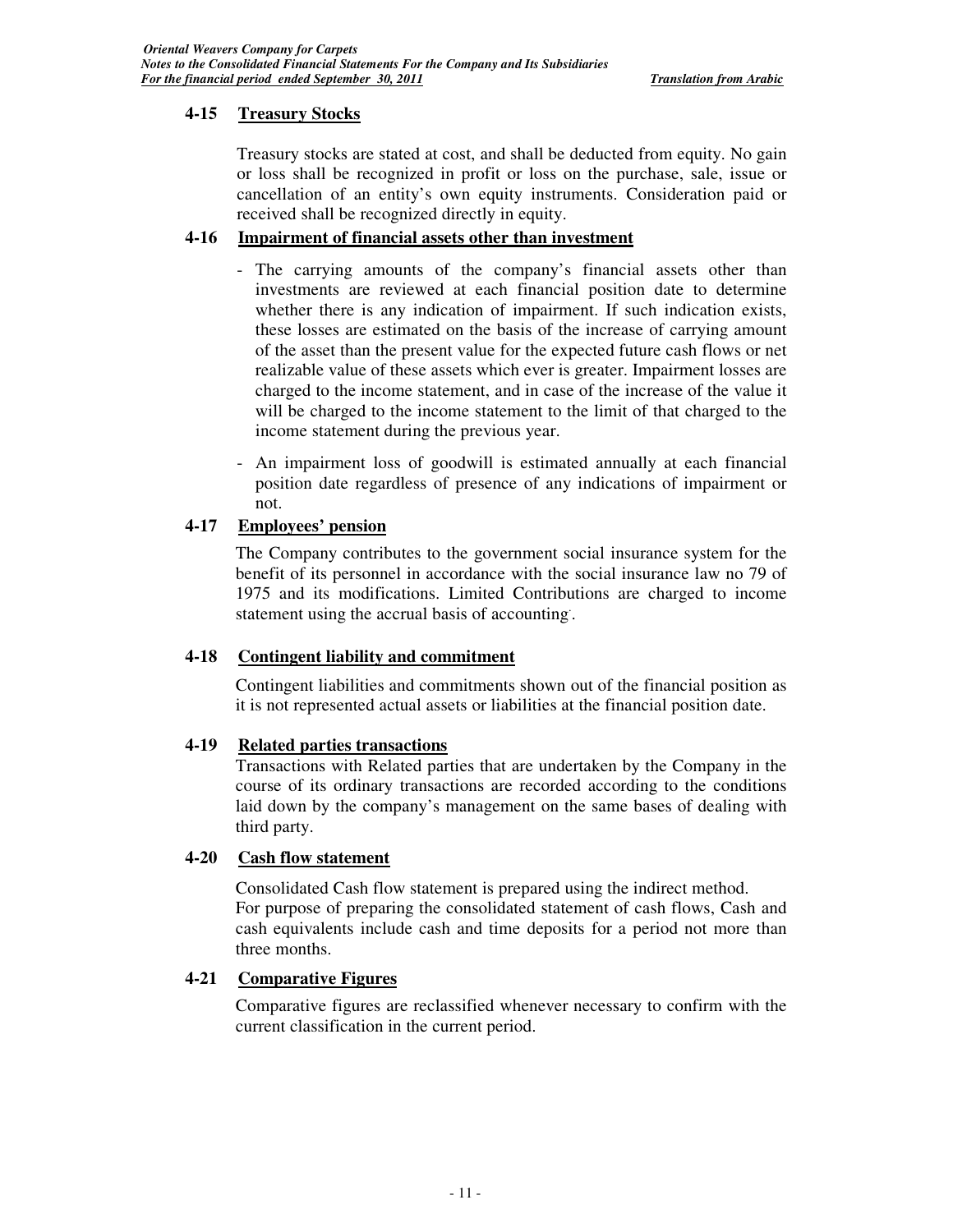## **5- FIXED ASSETS (NET)**

|                               | Cost as of<br>30/9/2011 | <b>Accumulated</b><br>depreciation<br>as of<br>30/9/2011 | <b>Net Book</b><br>Value as of<br>30/9/2011 | <b>Net Book</b><br>Value as of<br>31/12/2010 |
|-------------------------------|-------------------------|----------------------------------------------------------|---------------------------------------------|----------------------------------------------|
|                               | LE                      | $E_{\rm E}$                                              | LE                                          | $\overline{\text{LE}}$                       |
| Land                          | 135 731 133             | $-$                                                      | 135 731 133                                 | 133 976 442                                  |
| Buildings & Constructions     | 760 211 125             | 233 372 600                                              | 526 838 525                                 | 534 549 560                                  |
| Machinery & Equipments        | 2 456 978 115           | 1 600 858 007                                            | 856 120 108                                 | 874 846 933                                  |
| Vehicles                      | 92 214 785              | 70 836 179                                               | 21 378 606                                  | 23 091 938                                   |
| Tools & Supplies              | 52 363 353              | 33 924 992                                               | 18 438 361                                  | 19 680 278                                   |
| <b>Showrooms Fixture</b>      | 26 344 709              | 23 450 909                                               | 2 893 800                                   | 4 169 744                                    |
| Furniture & Office Equipments | 56 560 671              | 35 785 830                                               | 20 774 841                                  | 22 117 981                                   |
| <b>Computers and Programs</b> | 48 556 212              | 44 084 355                                               | 4 4 7 1 8 5 7                               | 5 786 411                                    |
|                               | 3 628 960 103           | 2 042 312 872                                            | 1586 647 231                                | 1 618 219 287                                |

## **6** - **PROJECTS IN PROGRESS**

|                                               | 30/09/2011  | 31/12/2010  |
|-----------------------------------------------|-------------|-------------|
|                                               | L.E         | L.E         |
| <b>Buildings under Construction</b>           | 153 716 415 | 106 925 141 |
| Machinery & Equipment under installation      | 399 284 838 | 189 548 471 |
| Development of computer system                | 2 137 725   | 1 551 967   |
| Vehicles                                      | 1 385 571   |             |
| Advance payment for purchasing Fixed assets   | 47 038 966  | 55 777 011  |
| Letters of credit for purchasing fixed assets | 8 299 178   | 179 514 872 |
|                                               | 611 862 693 | 533 317 462 |

## **7- Investments in subsidiaries**

|                                                     | 30/09/2011 | 31/12/2010 |
|-----------------------------------------------------|------------|------------|
|                                                     | L.E        | L.E        |
| Rosetex Modern Factories for Spinning & Weaving Co. | 39 997 000 | 39 997 000 |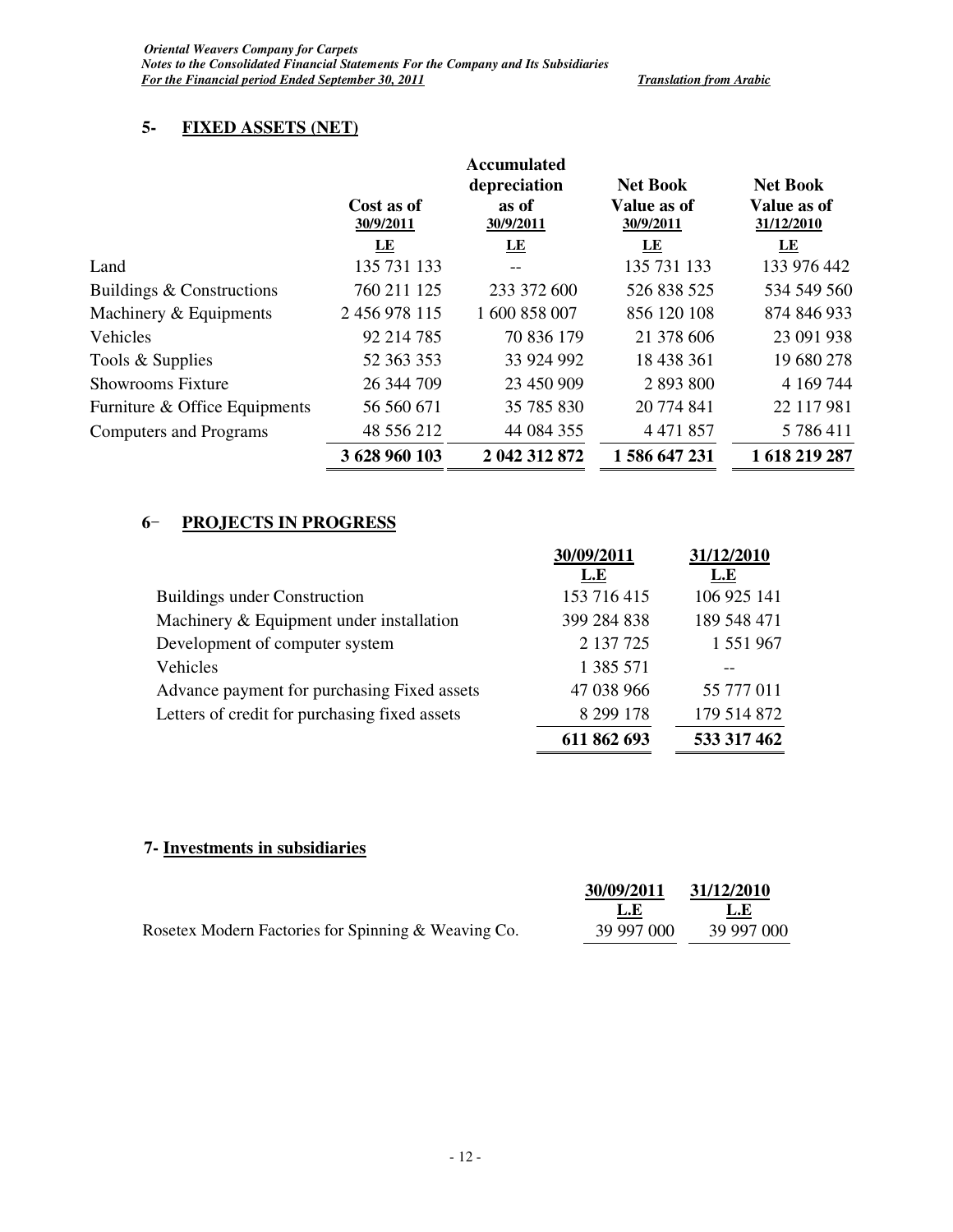#### *Oriental Weavers Company for Carpets Notes to the Consolidated Financial Statements For the Company and Its Subsidiaries For the Financial period Ended September 30, 2011 Translation from Arabic*

## **8- AVAILABLE FOR SALE INVESTMENTS**

|                                           | No. of<br>owned | Percentage<br>of<br>participation | Par value<br>for each<br><b>Share</b> | <b>Acquisition</b><br><u>cost</u> | Accumulated<br>Impairment<br>losses                 | Accumulated<br><b>Unrealized</b><br>Gain | balance as<br><b>Of</b><br>30/09/2011 | balance as<br>Of<br>31/12/2010 |
|-------------------------------------------|-----------------|-----------------------------------|---------------------------------------|-----------------------------------|-----------------------------------------------------|------------------------------------------|---------------------------------------|--------------------------------|
|                                           | <b>Shares</b>   | $\frac{q}{\ell}$                  |                                       | L.E                               | <u>L.E</u>                                          | <u>L.E</u>                               | L.E                                   | <u>L.E</u>                     |
| Oriental Weavers for Textiles*            | 56 250          | 45                                | <b>USD 100</b>                        | 44 918 961                        | $- -$                                               | $- -$                                    | 44 918 961                            | 44 918 961                     |
| $10th$ of Ramadan for Spinning Industries | 524 000         | 28.5                              | L.E.10                                | 5 304 365                         | $\hspace{0.05cm} -\hspace{0.05cm} -\hspace{0.05cm}$ | $\overline{\phantom{m}}$                 | 5 304 365                             | 5 304 365                      |
| Modern Spinning Company                   | 81 677          | 30.8                              | L.E <sub>10</sub>                     | 1 433 607                         | $-$                                                 | $\qquad \qquad -$                        | 433 607                               | 1 433 607                      |
| Orientals for Industrial Development      | 800 000         | 8                                 | L.E <sub>10</sub>                     | 4 200 000                         | $\overline{\phantom{a}}$                            | $\qquad \qquad -$                        | 4 200 000                             | 4 200 000                      |
| Oriental Petrochemicals                   | 3 202 000       | 11.7                              | L.E.5                                 | 14 295 000                        | $\overline{\phantom{a}}$                            | $\qquad \qquad -$                        | 14 295 000                            | 14 295 000                     |
| Piraeus Bank**                            | 782 167         | 1.2                               | L.E 15.58                             | 12 188 193                        | $\qquad \qquad -$                                   | 451 625                                  | 12 639 818                            | 12 639 818                     |
| Egyptian for Trade and Marketing          | 4 0 0 0         | 2.08                              | L.E 100                               | 402 000                           | (402 000)                                           | $- -$                                    | $- -$                                 | $- -$                          |
| Trading for Development Export            | 100             | $- -$                             | L.E 100                               | 10 000                            | $\qquad \qquad -$                                   | --                                       | 10 000                                | 10 000                         |
| Cambridge Weavers                         | 1500            | 1,5                               | L.E 10                                | 3 7 5 0                           | $\overline{\phantom{m}}$                            | $\overline{\phantom{m}}$                 | 3 7 5 0                               | 3 7 5 0                        |
|                                           |                 |                                   |                                       | 82 755 876                        | (402 000)                                           | 451 625                                  | 82 805 501                            | 82 805 501                     |

\*An amount of 19,901,250 L.E. has been paid to purchase investments in oriental weavers for textiles as of September 30,2011. \*\* During year 2010 the shares of Piraeus Bank has been cancelled from Stock Exchange Market.

## **9** – **GOODWILL**

|                                         | 30/09/2011  | 31/12/2010  |
|-----------------------------------------|-------------|-------------|
|                                         | <b>L.E</b>  | <u>L.E</u>  |
| Oriental weavers international (OWI)    | 51 258 912  | 51 258 912  |
| <b>MAC Mills (MAC)</b>                  | 573 720 329 | 573 720 329 |
| Egyptian Fibbers Co. EFCO               | 67 551 346  | 67 551 346  |
| Oriental weavers Co. - U.S.A (OW U.S.A) | 4 305 383   | 4 305 383   |
|                                         | 696 835 970 | 696 835 970 |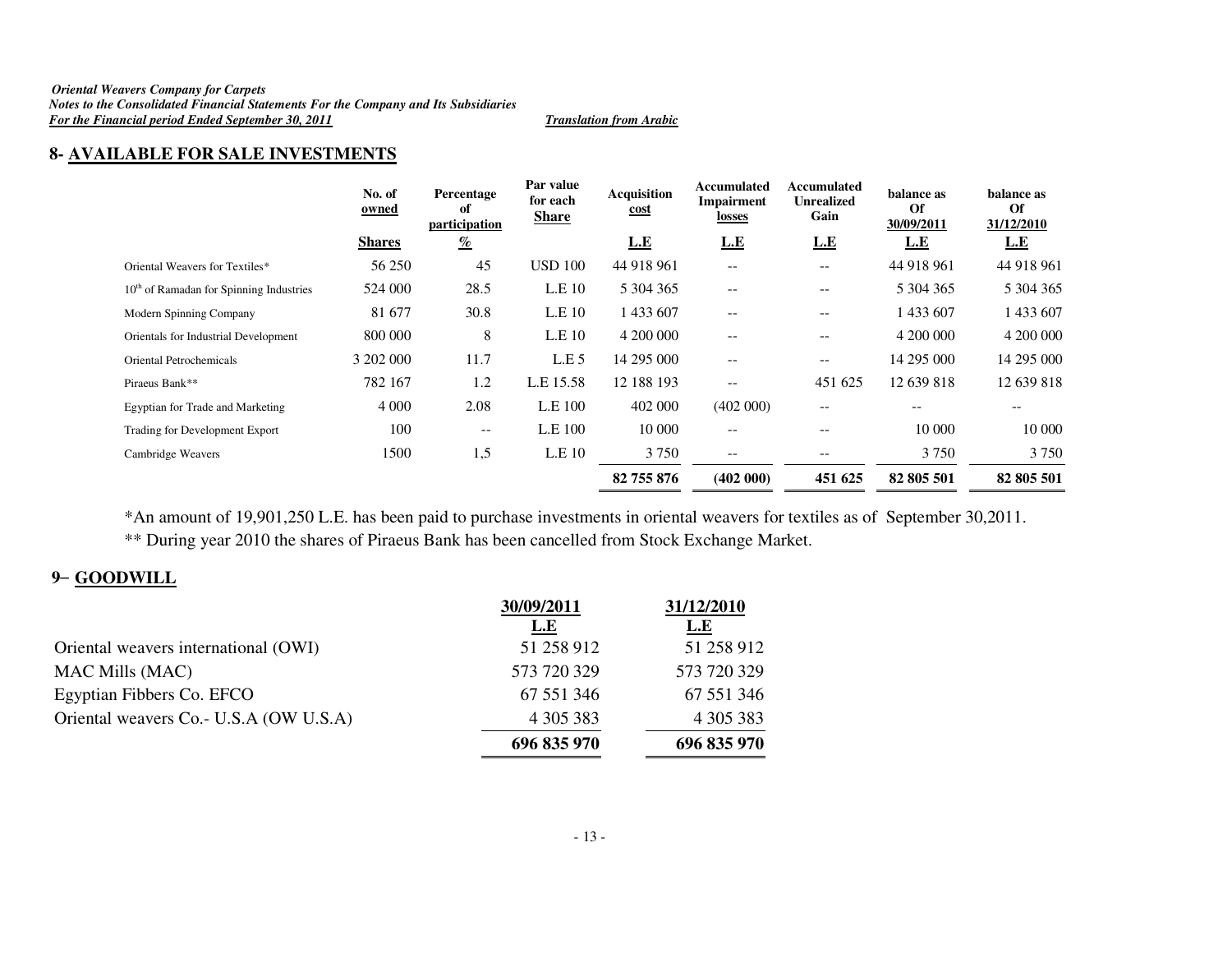*Oriental Weavers Company for Carpets Notes to the Consolidated Financial Statements For the Company and Its Subsidiaries For the Financial period Ended September 30, 2011 Translation from Arabic* 

#### **10-INVENTORY**

.

|                                                  | 30/09/2011    | 31/12/2010  |
|--------------------------------------------------|---------------|-------------|
|                                                  | <b>L.E</b>    | <u>L.E</u>  |
| Raw materials                                    | 644 900 215   | 581 359 483 |
| Spare parts & materials                          | 89 272 415    | 122 853 404 |
| Work in process                                  | 62 986 677    | 49 789 680  |
| Finished products                                | 1 009 581 755 | 809 682 408 |
| Letter of credit for purchasing of raw materials | 26 664 152    | 24 840 935  |
|                                                  | 1 833 405 214 | 1588525910  |

## **11- DEBITORS AND OTHER DEBIT ACCOUNTS**

|                                                              | 30/09/2011  | 31/12/2010    |
|--------------------------------------------------------------|-------------|---------------|
|                                                              | L.E         | <u>L.E</u>    |
| Prepaid expenses                                             | 9 262 946   | 12 409 831    |
| Tax authority – debit accounts                               | 60 179 285  | 45 443 073    |
| Debit accounts – related parties                             | 11 670 855  | 9 5 8 1 7 0 7 |
| Letter of guarantee $-\cosh \frac{m}{2}$                     | 4 0 68 241  | 2 372 693     |
| Suppliers – advance payment                                  | 30 253 353  | 28 081 714    |
| Accrued revenue                                              | 258 602     | 2 379 307     |
| Orientals for Building materials (Orocom)                    | 5 000 000   | 5 000 000     |
| Other debit accounts                                         | 68 824 363  | 35 099 146    |
|                                                              | 189 517 645 | 140 367 471   |
| Less:<br>Impairment loss on debtors and other debit accounts | 2 676 321   | 2 676 321     |
|                                                              | 186 841 324 | 137 691 150   |

## **12- CASH AND CASH EQUIVALENTS**

|                                                           | 30/09/2011    | 31/12/2010  |
|-----------------------------------------------------------|---------------|-------------|
|                                                           | L.E           | <b>L.E</b>  |
| Bank – Time Deposit                                       | 110 016 077   | 281 549 416 |
| <b>Bank – Current Account</b>                             | 155 630 960   | 239 464 022 |
| Cash on hand                                              | 8 8 9 5 3 5 1 | 10 035 147  |
| Cash and cash equivalents                                 | 274 542 388   | 531 048 585 |
| Less:<br>Time deposits blocked as guarantee to the        |               |             |
| facilities which granted to the company                   | 1 474 410     | 95 4 65     |
| Cash & cash equivalents for cash flows statement purposes | 273 067 978   | 530 953 120 |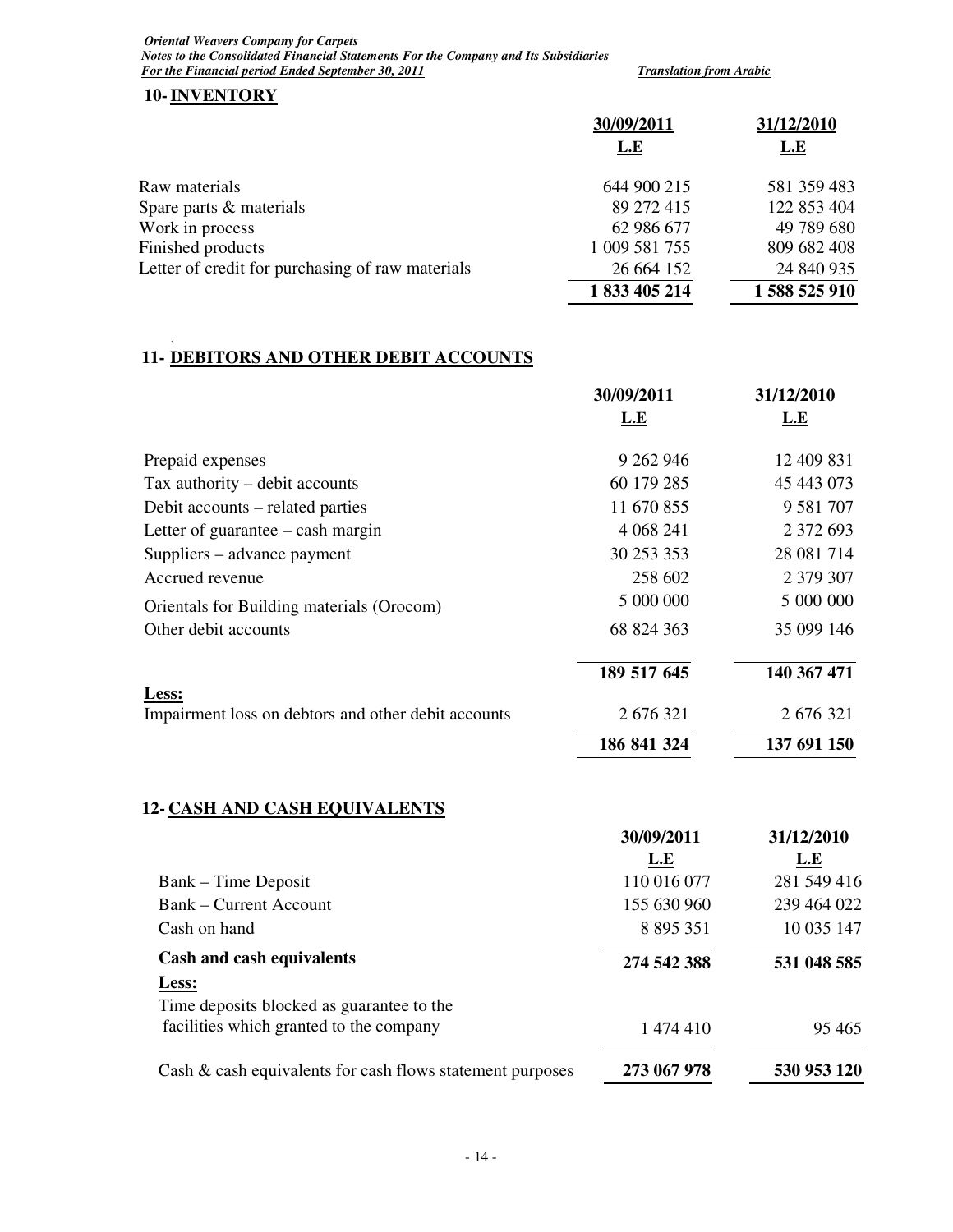#### **13- Provisions**

|                                       | <b>Balance as of</b> | <b>Used during</b> | <b>Balance as of</b> |
|---------------------------------------|----------------------|--------------------|----------------------|
|                                       | 1/1/2011             | The period         | 30/9/2011            |
|                                       | <u>L.E</u>           | L.E                | <u>L.E</u>           |
| Provisions for Contingent liabilities | 77 462 650           | 1 383 406          | 76 079 244           |
|                                       | 77 462 650           | 1 383 406          | 76 079 244           |
|                                       |                      |                    |                      |

## **14- BANKS – CREDIT ACCOUNTS**

Banks – credit accounts amounting to L.E 1 477 744 122 as of September 30,2011 represents short term facilities granted by banks at relatively fixed interest rate, a part of facilities is guaranteed by notes receivable deposited at these banks for collection.

## **15- CREDITORS AND OTHER CREDIT ACCOUNTS**

| 30/9/2011     | 31/12/2010  |
|---------------|-------------|
| L.E           | <u>L.E</u>  |
| 36 350 028    | 35 740 364  |
| 10 115 134    | 13 919 326  |
| 32 351 820    | 41 093 739  |
| 5 5 9 4 1 3 9 | 3 875 805   |
| 1 212 812     | 2 068 135   |
| 18 732 042    | 22 375 061  |
| 12 634 910    | 15 318 968  |
| 2 541 045     | 2 147 483   |
| 10 854 961    | 7 170 523   |
| 7 972 979     | 13 890 748  |
| 138 359 870   | 157 600 152 |
|               |             |

#### **16-Issued And Paid Up Capital**

- **16-1** The company's authorized capital is determined to be L.E 500 Million (five hundred million Egyptian pounds).
- **16-2** The Issued capital is LE 373 033 555 (only three hundred seventy three million, thirty three thousand and five hundred and fifty five Egyptian pounds) distributed over 74 606 711 share of which L.E 351 436 755 (only three hundred fifty one million , four hundred thirty six thousand and seven hundred and fifty five Egyptian pounds) are cash shares and L.E 21 596 800 (only twenty one million and five hundred ninety six thousand and eight hundred Egyptian pounds) are in-kind shares at a value of L.E 5 each (five Egyptian pounds).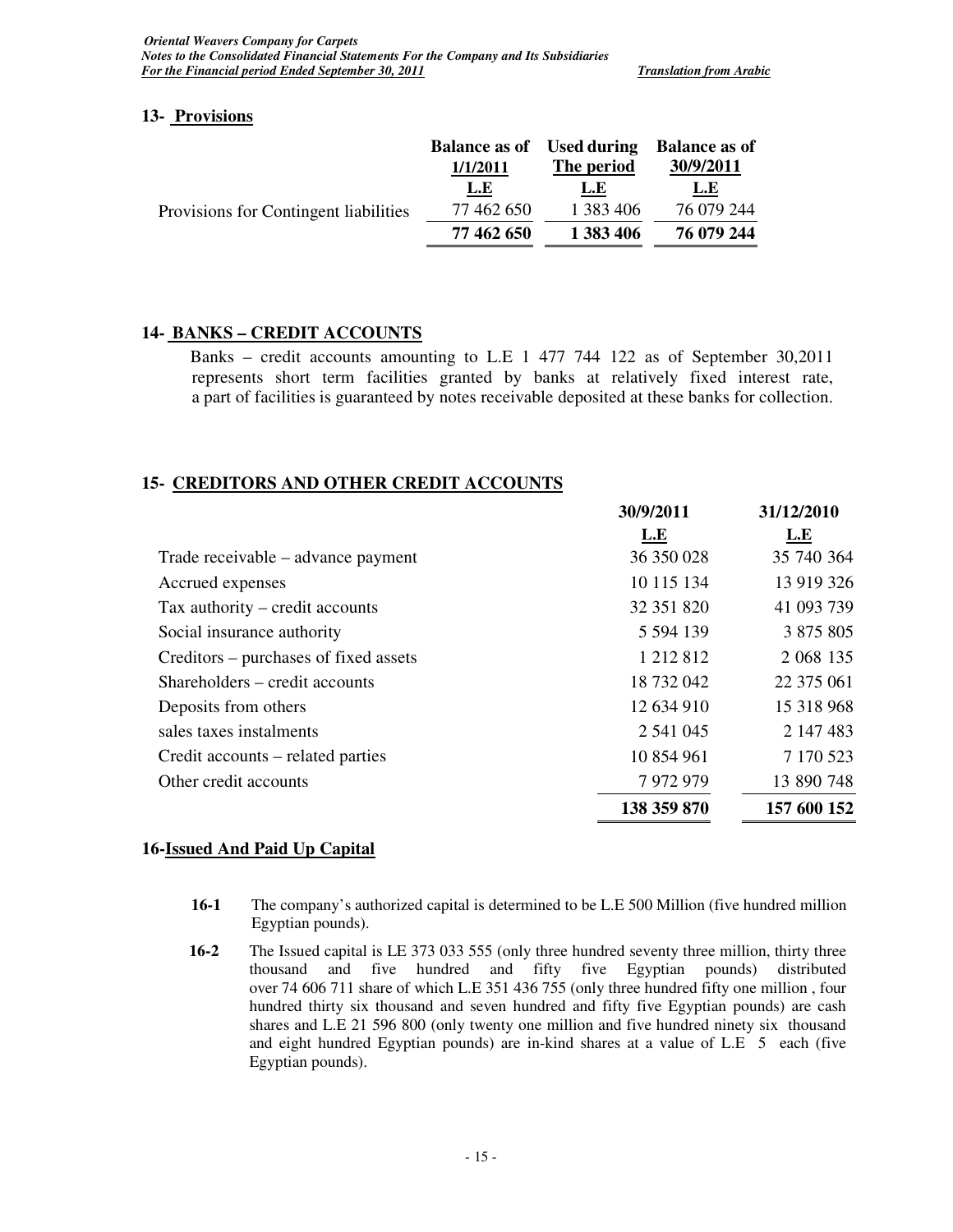- **16-3** According to the decision taken by the general assembly meeting held on March 21,2010 it was approved a stock dividend by one share per each three shares and to increase the issued capital to be in amount of LE 76 966 445. The Issued capital reached the amount of LE 450 000 000 distributed over 90 000 000 shares which 428 403 200 (only four hundred twenty eight million four hundred and three thousand and two hundred Egyptian pounds) are cash shares and 21 596 800 (only twenty one million and five hundred ninety six thousand and eight hundred Egyptian pounds) are in-kind shares at a value of L.E 5 each and it had been registered at the commercial register at July 14, 2010.
- **16-4** The company's shares are centrally kept at Misr for Central Clearing, Depositary and Registry Co. and those shares are traded in Cairo and Alexandria stocks exchange market.

#### **17-Reserves**

|                 | 30/09/2011<br><u>L.E</u> | 31/12/2010<br><u>L.E</u> |
|-----------------|--------------------------|--------------------------|
| Legal reserve   | 1 017 970 166            | 1 007 737 454            |
| General reserve | 280 468 181              | 280 468 181              |
| Special reserve | 59 973 828               | 59 973 828               |
| Capital reserve | 7 487 468                | 408 872                  |
|                 | 1 365 899 643            | 1 348 588 335            |

#### **18-MINORITY INTEREST**

|                                            | <b>Minority</b><br>interest in<br>shareholder's<br><b>Equity</b><br><u>L.E</u> | <b>Minority</b><br>interest in the<br>net profit of<br><b>Subsidiaries</b><br><u>L.E</u> | <b>Balance as of</b><br>30/09/2011<br><u>L.E</u> | <b>Balance as of</b><br>31/12/2010<br>L.E |
|--------------------------------------------|--------------------------------------------------------------------------------|------------------------------------------------------------------------------------------|--------------------------------------------------|-------------------------------------------|
| Orientals Weavers Co. Fibres (O.W.F)       | 422 881                                                                        | 110 633                                                                                  | 533 514                                          | 2 2 2 3 0 8 3                             |
| Orientals Weavers international Co (O.W.I) | 67 573                                                                         | 5 2 4 5                                                                                  | 72818                                            | 16 370 984                                |
| <b>MAC Carpet Mills</b>                    | 181 465 878                                                                    | 6 3 4 3 1 2 1                                                                            | 187 808 999                                      | 167 289 813                               |
| Egyptian fibres Co. EFCO                   | 14 858 032                                                                     | 1 543 527                                                                                | 16 401 559                                       | 18 898 094                                |
| <b>EFCO</b> Modern Fibres                  | 11 503 595                                                                     | 2 366 280                                                                                | 13 869 875                                       | 13 976 402                                |
| Oriental Weavers – China                   | 508 730                                                                        | 1 2 5 3                                                                                  | 509 983                                          | 475 300                                   |
| New MAC                                    | 763 516                                                                        | 126 638                                                                                  | 890 154                                          | 748 775                                   |
|                                            | 209 590 205                                                                    | 10 496 697                                                                               | 220 086 902                                      | 219 982 451                               |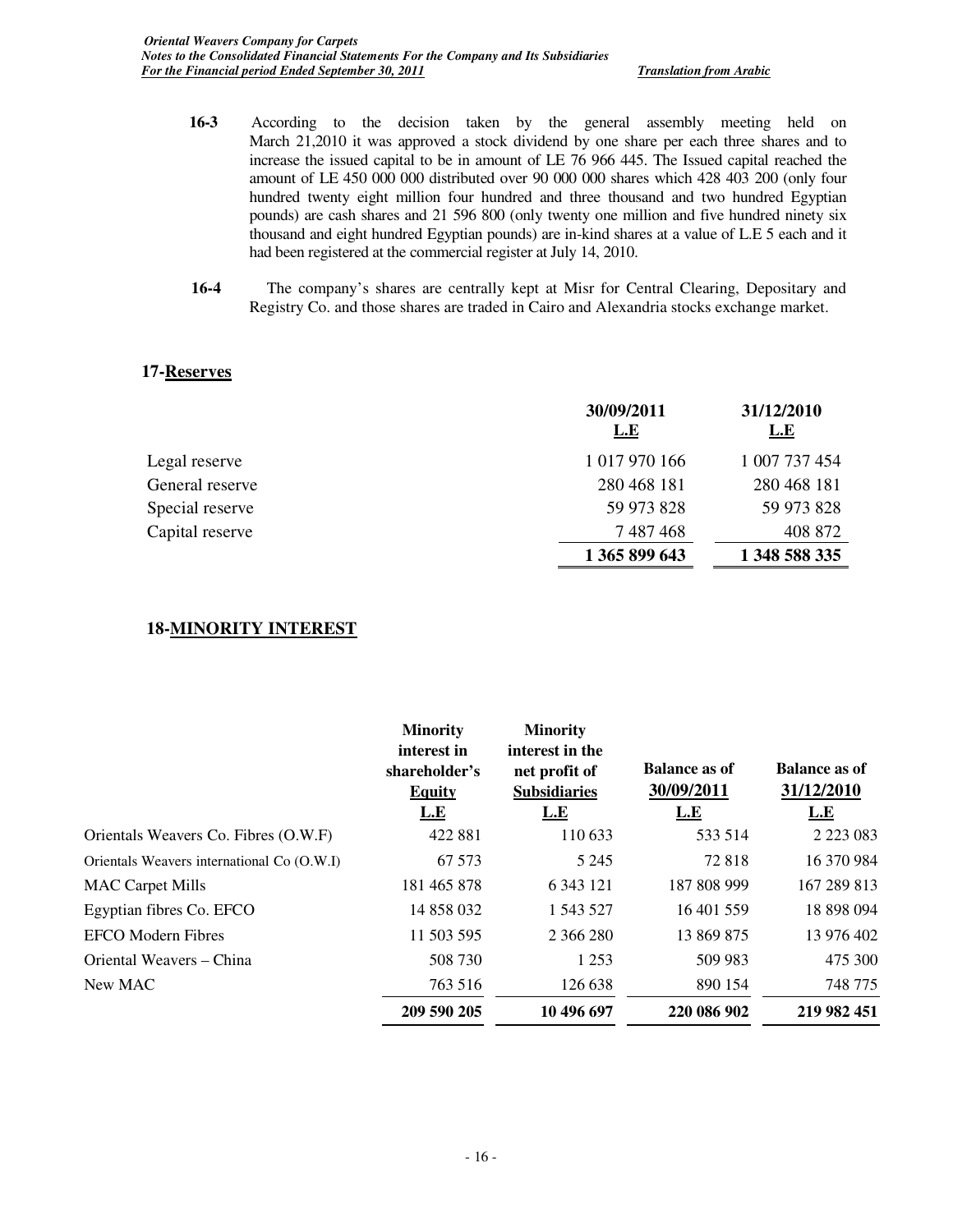#### Oriental Weavers Company for Carpets

Notes to the Consolidated Financial Statements For the Company and Its Subsidiaries

For the Financial period Ended September 30,2011

#### $\frac{1}{1}$

#### 19-LONG TERM LOANS

|            |                                                      | <b>Balance</b>                                                              |                                                                                                 |                                                                                              |                                                                                                                  |                                                                                            |                                                                                                                  |
|------------|------------------------------------------------------|-----------------------------------------------------------------------------|-------------------------------------------------------------------------------------------------|----------------------------------------------------------------------------------------------|------------------------------------------------------------------------------------------------------------------|--------------------------------------------------------------------------------------------|------------------------------------------------------------------------------------------------------------------|
|            | Principal of                                         | of the loan                                                                 |                                                                                                 |                                                                                              |                                                                                                                  |                                                                                            |                                                                                                                  |
|            | the loan in                                          | as of                                                                       | current portion                                                                                 | long term                                                                                    | current portion                                                                                                  | long term                                                                                  |                                                                                                                  |
| Loan       | original                                             | 30/9/2011                                                                   | due in one year                                                                                 | installments                                                                                 | due in one year                                                                                                  | installments                                                                               |                                                                                                                  |
| Currency   | Currency                                             | L.E.                                                                        | L.E.                                                                                            | L.E.                                                                                         | L.E.                                                                                                             | L.E.                                                                                       |                                                                                                                  |
|            |                                                      |                                                                             |                                                                                                 |                                                                                              |                                                                                                                  |                                                                                            |                                                                                                                  |
|            |                                                      |                                                                             |                                                                                                 |                                                                                              |                                                                                                                  |                                                                                            | <b>Terms of Payment</b>                                                                                          |
|            |                                                      |                                                                             |                                                                                                 |                                                                                              |                                                                                                                  |                                                                                            |                                                                                                                  |
| <b>USD</b> |                                                      |                                                                             |                                                                                                 |                                                                                              |                                                                                                                  |                                                                                            | 4 342 500 The principal of the loan shall be settled over 10 equal semi annual installments starting from        |
|            |                                                      |                                                                             |                                                                                                 |                                                                                              |                                                                                                                  |                                                                                            | $30/11/2008$ till $31/5/2013$ the interest and commissions, shall be computed and paid upon                      |
|            |                                                      |                                                                             |                                                                                                 |                                                                                              |                                                                                                                  |                                                                                            | settlement of installments at inetrest rate 0.75% above libour.                                                  |
|            |                                                      |                                                                             |                                                                                                 |                                                                                              |                                                                                                                  |                                                                                            | 9 760 675 The principal of the loan shall be settled over 10 equal semi annual installments starting from        |
|            |                                                      |                                                                             |                                                                                                 |                                                                                              |                                                                                                                  |                                                                                            | $31/12/2008$ till $31/12/2013$ , the interest and commissions shall be computed and paid upon                    |
|            |                                                      |                                                                             |                                                                                                 |                                                                                              |                                                                                                                  |                                                                                            | settlement of installments at interest rate 8.5%.                                                                |
|            |                                                      |                                                                             |                                                                                                 |                                                                                              |                                                                                                                  |                                                                                            |                                                                                                                  |
|            |                                                      |                                                                             |                                                                                                 |                                                                                              |                                                                                                                  |                                                                                            | The principal of the loan shall be settled over 10 equal quarter annual installments starting                    |
|            |                                                      |                                                                             |                                                                                                 |                                                                                              |                                                                                                                  |                                                                                            | from $31/3/2010$ till $30/6/2012$ , the interest and commissions shall be computed and paid                      |
|            |                                                      |                                                                             |                                                                                                 |                                                                                              |                                                                                                                  |                                                                                            | upon its due date.                                                                                               |
|            |                                                      | 63 948 800                                                                  | 54 287 800                                                                                      | 9 661 000                                                                                    | 67 402 446                                                                                                       | 43 103 175                                                                                 |                                                                                                                  |
|            |                                                      |                                                                             |                                                                                                 |                                                                                              |                                                                                                                  |                                                                                            |                                                                                                                  |
|            |                                                      |                                                                             |                                                                                                 |                                                                                              |                                                                                                                  |                                                                                            | medium term loan to be paid over 10 equal installments semi annual for june and december                         |
|            |                                                      |                                                                             |                                                                                                 |                                                                                              |                                                                                                                  |                                                                                            | in every year. The first installment will be accrued within december 2009 with interest rate 3%<br>above libour. |
|            |                                                      |                                                                             |                                                                                                 |                                                                                              |                                                                                                                  |                                                                                            |                                                                                                                  |
| <b>USD</b> | 4 000 000                                            | 16 660 000                                                                  | 4760000                                                                                         | 11 900 000                                                                                   | 4 632 000                                                                                                        | 13 896 000                                                                                 | Medium term loan to be paid over 10 equal installments semi annual for june and december                         |
|            |                                                      |                                                                             |                                                                                                 |                                                                                              |                                                                                                                  |                                                                                            | in every year. The first installment will be required within june, 2010 with interest rate 3%                    |
|            |                                                      |                                                                             |                                                                                                 |                                                                                              |                                                                                                                  |                                                                                            | above libour.                                                                                                    |
|            |                                                      |                                                                             |                                                                                                 |                                                                                              |                                                                                                                  |                                                                                            |                                                                                                                  |
|            |                                                      |                                                                             |                                                                                                 |                                                                                              |                                                                                                                  |                                                                                            | The principal of the loan shall be settled over 73 monthly installments began at                                 |
|            |                                                      |                                                                             |                                                                                                 |                                                                                              |                                                                                                                  |                                                                                            | december, 2010 till december, 2016. The interest and commissions shall be computed at                            |
|            |                                                      |                                                                             |                                                                                                 |                                                                                              |                                                                                                                  |                                                                                            | interest rate 3% above libour                                                                                    |
|            |                                                      |                                                                             |                                                                                                 |                                                                                              |                                                                                                                  |                                                                                            |                                                                                                                  |
| <b>USD</b> |                                                      |                                                                             |                                                                                                 |                                                                                              |                                                                                                                  |                                                                                            | The principal of the loan shall be settled over 10 equal semi annual installments starting                       |
|            |                                                      |                                                                             |                                                                                                 |                                                                                              |                                                                                                                  |                                                                                            | from $26/4/2009$ till $26/10/2013$ , the interest and commission shall be computed and paid                      |
|            |                                                      |                                                                             |                                                                                                 |                                                                                              |                                                                                                                  |                                                                                            | annually at an interest rate 10.25% including highest debit Balance commission while Draw                        |
|            |                                                      | 231 218 893                                                                 | 88 330 606                                                                                      | 142 888 287                                                                                  | 98 087 479                                                                                                       | 193 893 625                                                                                |                                                                                                                  |
|            | <b>USD</b><br><b>USD</b><br><b>USD</b><br><b>USD</b> | 2 500 000<br>5619556<br>25 000 000<br>4 000 000<br>21 000 000<br>18 000 000 | 5 950 000<br>13 373 800<br>44 625 000<br>14 287 140<br>114 245 950<br>130 905 950<br>22 077 003 | 2 975 000<br>6 687 800<br>44 625 000<br>4 760 000<br>15 693 006<br>20 453 006<br>8 8 29 8 00 | Balance as of 30/9/2011<br>2 975 000<br>6 686 000<br>٠.<br>9 5 27 140<br>98 552 944<br>110 452 944<br>13 247 203 | 2 895 000<br>6 507 446<br>58 000 000<br>4 632 000<br>12 827 571<br>17 459 571<br>8 593 462 | Balance as of 31/12/2010<br>29 000 000<br>11 588 106<br>108 119 739<br>122 015 739<br>17 186 605                 |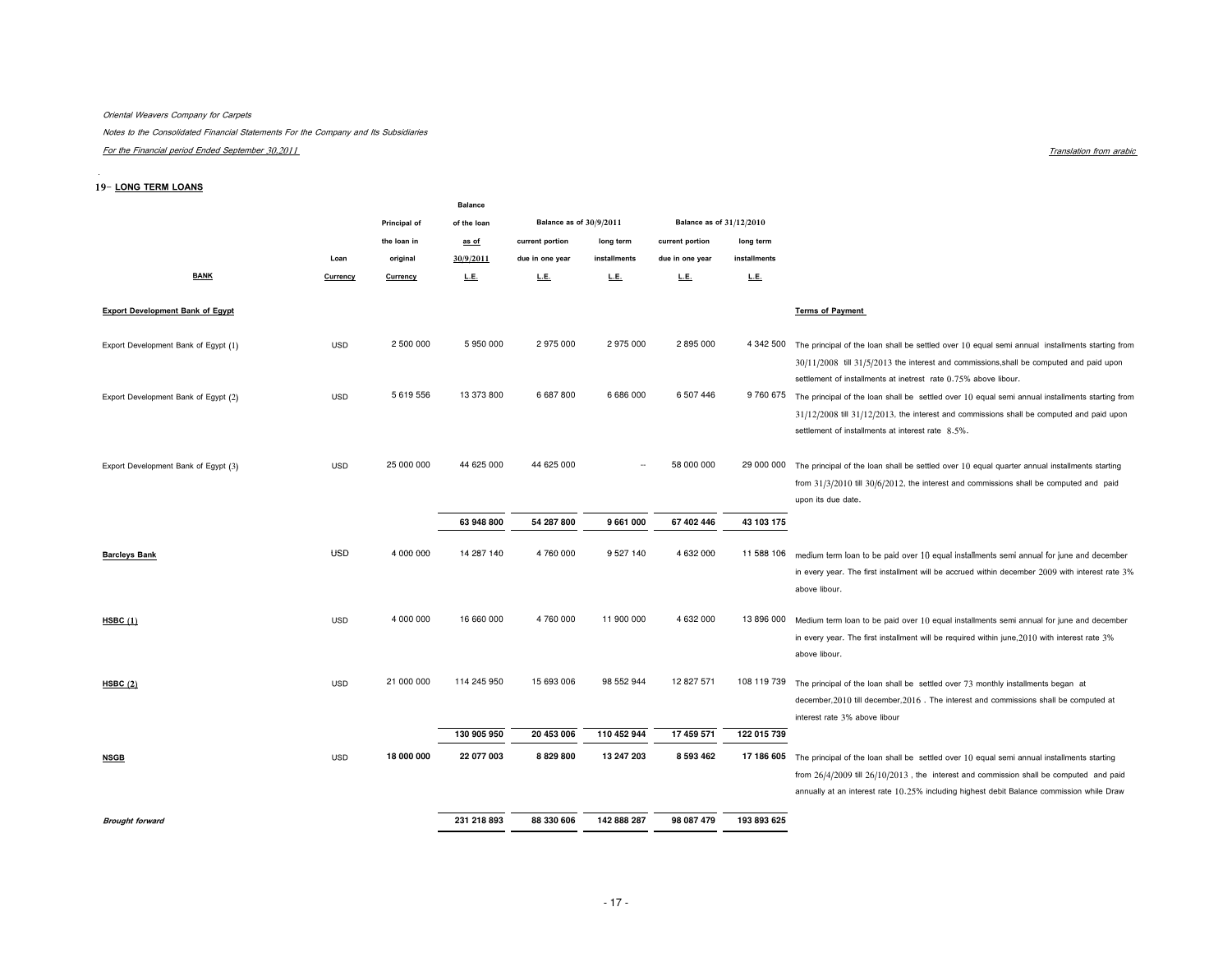#### Oriental Weavers Company for Carpets

Notes to the Consolidated Financial Statements For the Company and Its Subsidiaries

#### For the Financial period Ended September 30,2011

Translation from arabic

|                            |            |              | <b>Balance</b> |                          |              |                          |              |                                                                                                                                                                                                                                           |
|----------------------------|------------|--------------|----------------|--------------------------|--------------|--------------------------|--------------|-------------------------------------------------------------------------------------------------------------------------------------------------------------------------------------------------------------------------------------------|
|                            |            | Principal of | of the loan    | Balance as of 30/9/2011  |              | Balance as of 31/12/2010 |              |                                                                                                                                                                                                                                           |
|                            |            | the loan in  | as of          | current portion          | long term    | current portion          | long term    |                                                                                                                                                                                                                                           |
|                            | Loan       | original     | 30/9/2011      | due in one year          | installments | due in one year          | installments |                                                                                                                                                                                                                                           |
| <b>BANK</b>                | Currency   | Currency     | L.E.           | L.E.                     | L.E.         | L.E.                     | L.E.         | <b>Terms of Payment</b>                                                                                                                                                                                                                   |
| <b>Carried Forward</b>     |            |              | 231 218 893    | 88 330 606               | 142 888 287  | 98 087 479               | 193 893 625  |                                                                                                                                                                                                                                           |
| Crédit Agricole Egypt Bank | <b>USD</b> | 25 000 000   | 74 375 000     | 59 500 000               | 14 875 000   | 58 000 000               | 58 000 000   | The principal of the loan shall be settled over 10 equal quarter installments starting from<br>$1/9/2010$ till $1/12/2012$ , the interest and commission shall be computed and paid upon its<br>due date.                                 |
| Loans from other banks     | <b>USD</b> |              | 40 176 073     | $\overline{\phantom{a}}$ | 40 176 073   |                          | 27 534 363   | Other loans in US dollar granted to Oriental Weavers Co. U.S.A                                                                                                                                                                            |
| Alexandria bank            | <b>USD</b> | 25 000 000   | 81 137 366     | 54 090 909               | 27 046 457   | 52 727 272               | 65 910 069   | The principal of the loan shall be settled over 11 equal quarter installments starting from<br>$1/8/2010$ till $1/2/2013$ , the interest and commission shall be computed and paid upon its<br>due date.                                  |
| Audi Bank                  | <b>USD</b> | 35 000 000   | 208 250 000    | 10 412 500               | 197 837 500  | $-$                      | 203 000 000  | The principal of the loan shall be settled over 20 equal quarter installments starting from<br>$31/8/2012$ till $31/5/2017$ , the interest and commission shall be computed and paid upon<br>its due date.                                |
| <b>BNP Paribas Bank</b>    |            |              |                |                          |              |                          |              |                                                                                                                                                                                                                                           |
| BNP Paribas Bank (1)       | <b>USD</b> | 20 000 000   | 19 833 330     | 19 833 330               |              | 38 666 669               | 9 666 663    | The principal of the loan shall be setteled over 12 equal quarter installments starting from<br>$30/6/2009$ till $31/3/2012$ . the interest and commissions shall be computed and paid up on its<br>due date.                             |
| BNP Paribas Bank (2)       | <b>LE</b>  | 12 000 000   | 3 600 000      | 3 600 000                |              | 4 800 000                | 2 400 000    | The principal of the loan shall be setteled over 10 equal quarter installments with a grace<br>period of six months starting from the end of grace period at annual interest 11.5%.                                                       |
| BNP Paribas Bank (3)       | <b>USD</b> | 3846316      | 8 944 821      | 5 111 326                | 3 8 3 4 9 5  | 4 974 568                |              | 7 461 852 The principal of the loan shall be setteled over 18 equal quarter installments starting from<br>february 2009 with at interest rate 1.25% over libour, the interst and commission shall be<br>calculated and paid upon its due. |
| BNP Paribas Bank (4)       | <b>USD</b> | 5 000 000    | 14 875 000     | 3 718 750                | 11 156 250   | 3 618 750                | 14 475 000   | medium term loan to be paid over 8 equal semi annual installments for January and July in<br>every year. The first installment will be accrued within January 2010 with interest rate 2.4%<br>above libour.                               |
|                            |            |              | 47 253 151     | 32 263 406               | 14 989 745   | 52 059 987               | 34 003 515   |                                                                                                                                                                                                                                           |
| Total                      |            |              | 682 410 483    | 244 597 421              | 437 813 062  | 260 874 738              | 582 341 572  |                                                                                                                                                                                                                                           |

7The loans are granted to the company against a first class commercial pledge on machinary , equipments and all tangible and intangible assets of the company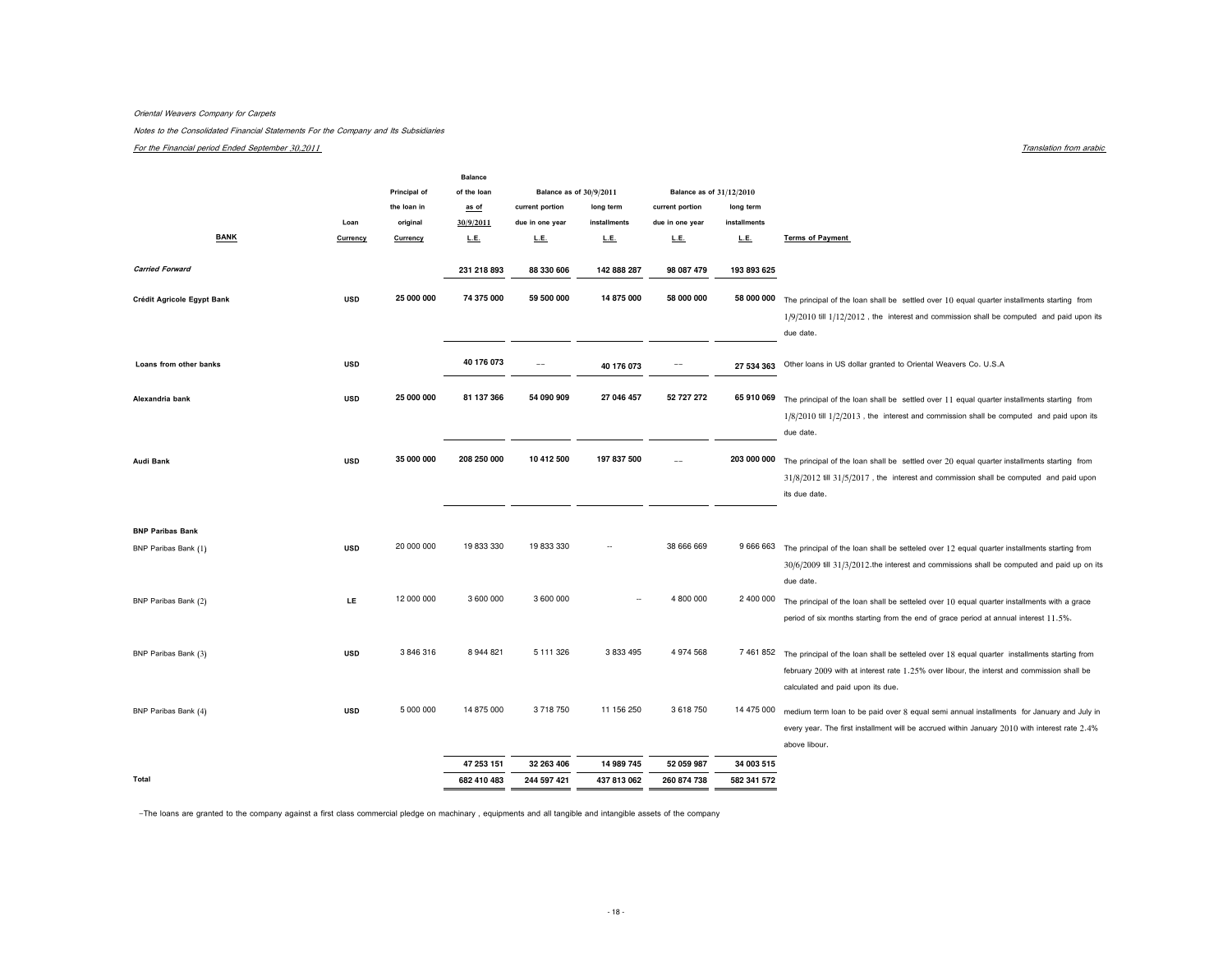## **20- DEFERRED SALES TAXES INSTALMENTS**

|                                                                                                                                                                                                                                                                                                                                                                                             | Note<br>$\underline{\mathrm{No}}$ | 30/09/2011<br><u>L.E</u> | 31/12/2010<br><u>L.E</u> |
|---------------------------------------------------------------------------------------------------------------------------------------------------------------------------------------------------------------------------------------------------------------------------------------------------------------------------------------------------------------------------------------------|-----------------------------------|--------------------------|--------------------------|
| Deferred sales tax instalments represents<br>the accrued sales tax on the plants<br>machinery and equipment which will be<br>paid on seven equal annual instalments,<br>after a grace period of three years, against<br>the letter of guarantee covering these<br>amounts issued in favour of sales tax<br>authority as a security for the settlement of<br>these liabilities on due dates. |                                   | 478 393                  | 868 626                  |
| Instalments due within one year were<br>classified as part of current liabilities<br>under the item of long term liabilities -<br>current portion.                                                                                                                                                                                                                                          | (23)                              | (239198)                 | $(390\ 233)$             |
|                                                                                                                                                                                                                                                                                                                                                                                             |                                   | 239 195                  | 478 393                  |
| <b>HOUSING AND DEVELOPMENT BANK LOAN</b><br>21-                                                                                                                                                                                                                                                                                                                                             |                                   |                          |                          |
|                                                                                                                                                                                                                                                                                                                                                                                             | Note<br>No                        | 30/09/2011<br>L.E        | 31/12/2010               |
|                                                                                                                                                                                                                                                                                                                                                                                             |                                   |                          | <u>L.E</u>               |
| Balance of this item represents the remaining<br>amount due to bank of housing and<br>development against purchasing housing<br>units for employees in $10^{th}$ of Ramadan city.<br>Payment shall be made on equal monthly<br>instalments for 27 years.                                                                                                                                    |                                   | 803 580                  | 852 388                  |
| Instalments due within one year were<br>classified as part of current liabilities under<br>the item of long term liabilities – current<br>portion.                                                                                                                                                                                                                                          | (23)                              | (229 466)                | (125 855)                |
|                                                                                                                                                                                                                                                                                                                                                                                             |                                   | 574 114                  | 726 533                  |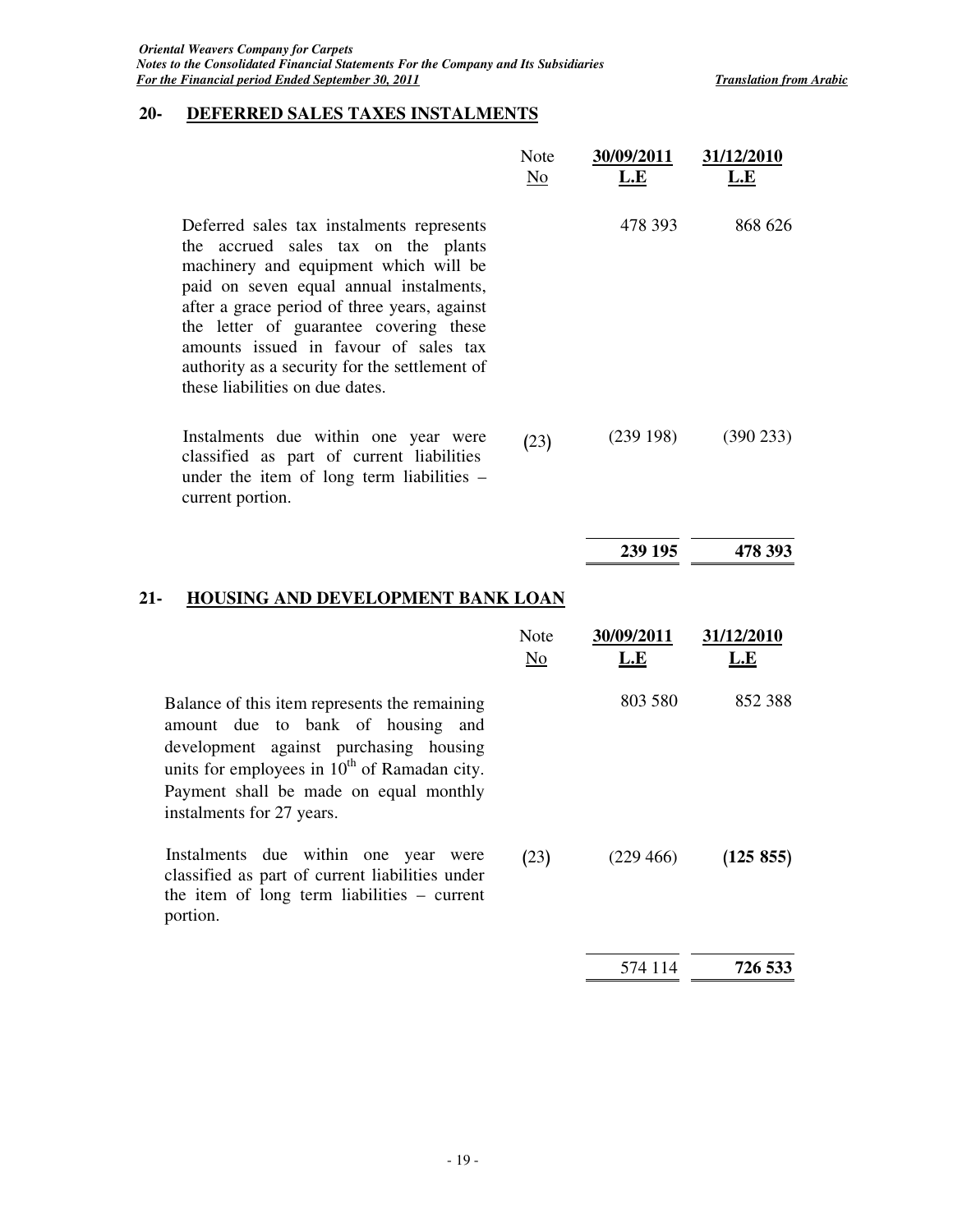## **22- CREDITORS – PURCHASE OF FIXED ASSETS**

|                                                                                                                                                                                      | <b>Note</b><br>No | 30/09/2011<br>L.E | 31/12/2010<br>L.E |
|--------------------------------------------------------------------------------------------------------------------------------------------------------------------------------------|-------------------|-------------------|-------------------|
| Balance of this item represents the<br>remaining amount due to $10^{th}$ of<br>Ramadan city organization in return of<br>purchasing a piece of land in $10^{th}$ of<br>Ramadan city. |                   | 3 138 640         | 5 809 707         |
| Instalments due within the year were<br>classified as part of the current<br>liabilities in the balance sheet under<br>the item of long term liabilities $-$ Due<br>within one year. | (23)              | (2750002)         | (2793676)         |
|                                                                                                                                                                                      |                   | 388 638           | 3 016 031         |

## **23- LONG TERM LIABILITIES – CURRENT PORTIONS**

|                                    | Note<br>$\overline{\text{No}}$ | 30/09/2011<br>L.E | 31/12/2010<br>L.E |
|------------------------------------|--------------------------------|-------------------|-------------------|
| Long-term loan instalment          | (19)                           | 244 597 421       | 260 874 738       |
| Deferred sales taxes instalment    | (20)                           | 239 198           | 390 233           |
| Housing and development bank loan  | (21)                           | 229 466           | 125 855           |
| Creditors purchase of fixed assets | (22)                           | 2750 002          | 2793676           |
|                                    |                                | 247 816 087       | 264 184 502       |

## **24- DEFERRED TAX**

#### **Deferred tax Assets and liabilities**

|                                           |                              | 30/09/2011 | 31/12/2010    |             |  |
|-------------------------------------------|------------------------------|------------|---------------|-------------|--|
|                                           | Liabilities<br><b>Assets</b> |            | <b>Assets</b> | Liabilities |  |
|                                           | L.E                          | <u>L.E</u> | L.E           | <u>L.E</u>  |  |
| Temporary tax differences – O.W. (USA)    | 27 282 089                   |            | 26 348 849    |             |  |
| Fixed assets                              |                              | (24649969) |               | (22626019)  |  |
| Total deferred tax assets / (liabilities) | 27 282 089                   | (24649969) | 26 348 849    | (22626019)  |  |
| Net deferred tax assets                   | 2 632 120                    |            | 3722830       |             |  |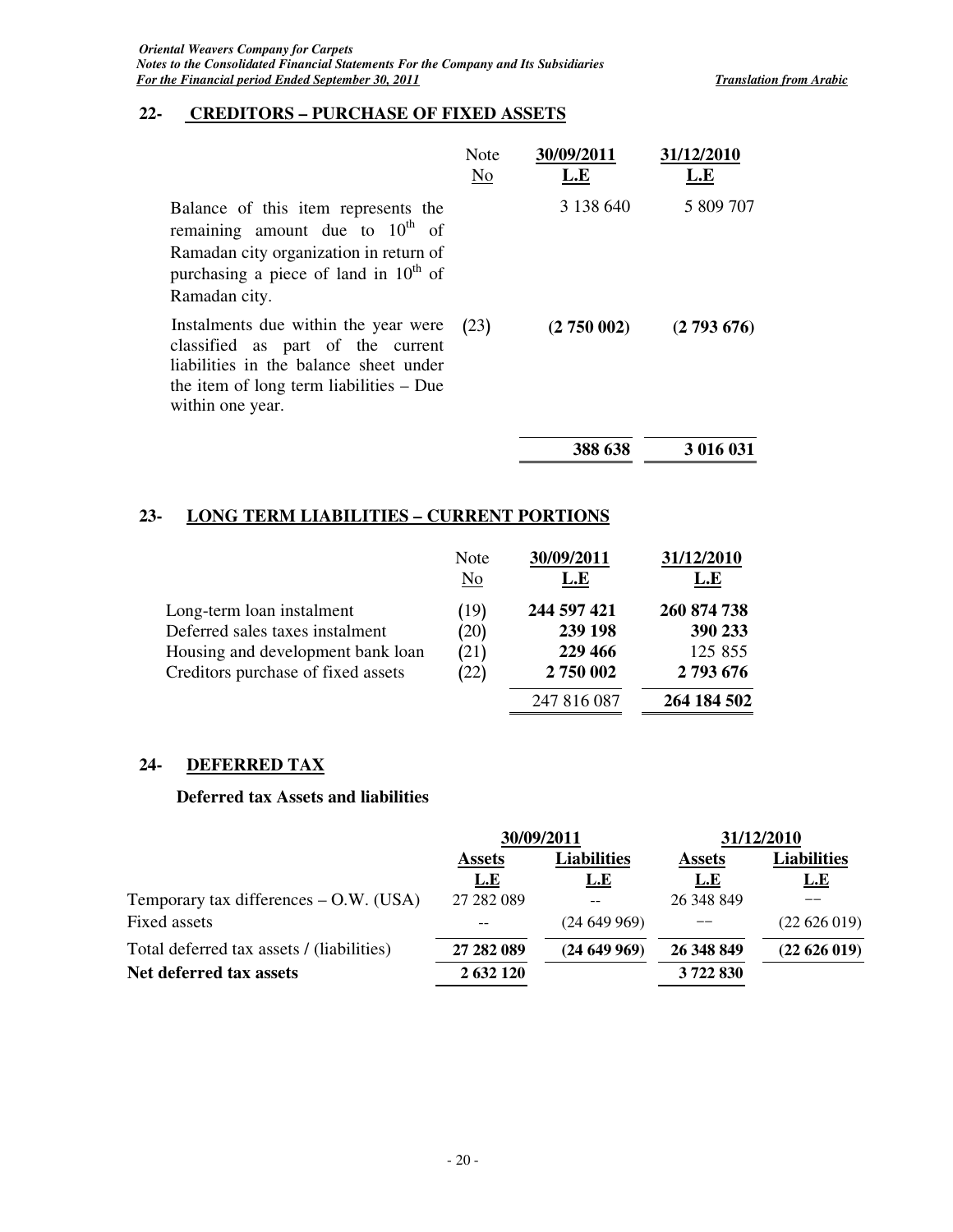### **25- BASIC EARNING PER SHARE FOR THE PERIOD**

Basic earning per share determined in the period profits as follows:-

|                                                                  | From $1/7/2011$<br>To 30/9/2011<br><u>L.E</u> | From $1/1/2011$<br>To 30/9/2011<br>L.E | From 1/7/2010<br>To 30/9/2010<br><u>L.E</u> | From $1/1/2010$<br>To 30/9/2010<br><u>L.E</u> |
|------------------------------------------------------------------|-----------------------------------------------|----------------------------------------|---------------------------------------------|-----------------------------------------------|
| Net profit for the period                                        | 39 340 802                                    | 175 001 812                            | 73 833 289                                  | 226 329 676                                   |
| Weighted average number of shares<br>available during the period | 88 680 969                                    | 88 680 969                             | 88 490 284                                  | 88 490 284                                    |
| Basic earning per share for the period                           | 0.44                                          | 197                                    | 0.83                                        | 2.56                                          |

## **26- TREASURY STOCKS**

|                                                                                | 30/9/2011     |            | 31/12/2010    |            |
|--------------------------------------------------------------------------------|---------------|------------|---------------|------------|
|                                                                                | No. of        | Amount     | No. of        | Amount     |
| <b>Description</b>                                                             | <b>Stocks</b> | L.E        | <b>Stocks</b> | <u>L.E</u> |
| The owned Shares by Oriental weavers<br>Co.- U.S.A (OW U.S.A) "Subsidiary Co." | 1 3 1 9 0 3 1 | 14 596 505 | 1 319 031     | 14 596 505 |

## **27- CONTINGENT LIABILITIES**

L.G'S Issued By Banks in favour of the company and its subsidiaries to third parties as of September 30, 2011 amounted to L.E 16 639 005 Also Contingent liabilities from L.C'S in that date amounted to L.E 41 566 159

## **28**- **CAPITAL COMMITMENTS**

The capital commitments as of September 30, 2011 amounted to L.E 22 631 944 Represents the value of new extension related to show Rooms and completion of construction in progress.

## **29- TAX POSITION**

#### **29-1 Corporate Tax**

- The company was inspected till December 31, 2004 and the assessed tax differences were paid.
- The company has inspected from years 2005 & 2008, the company has not been informed for application.
- The company submits its annual tax return regularly on legal dates.

#### **29-2 Salaries & Wages Tax**

- The company was inspected till December 31, 2007 and the assessed tax differences were paid.
- The company submits its tax return on the legal dates.

## **29-3 Sales Tax**

- The company was inspected till December 31, 2006 and the assessed tax differences were paid.
- The company submits the monthly tax return on the legal dates.